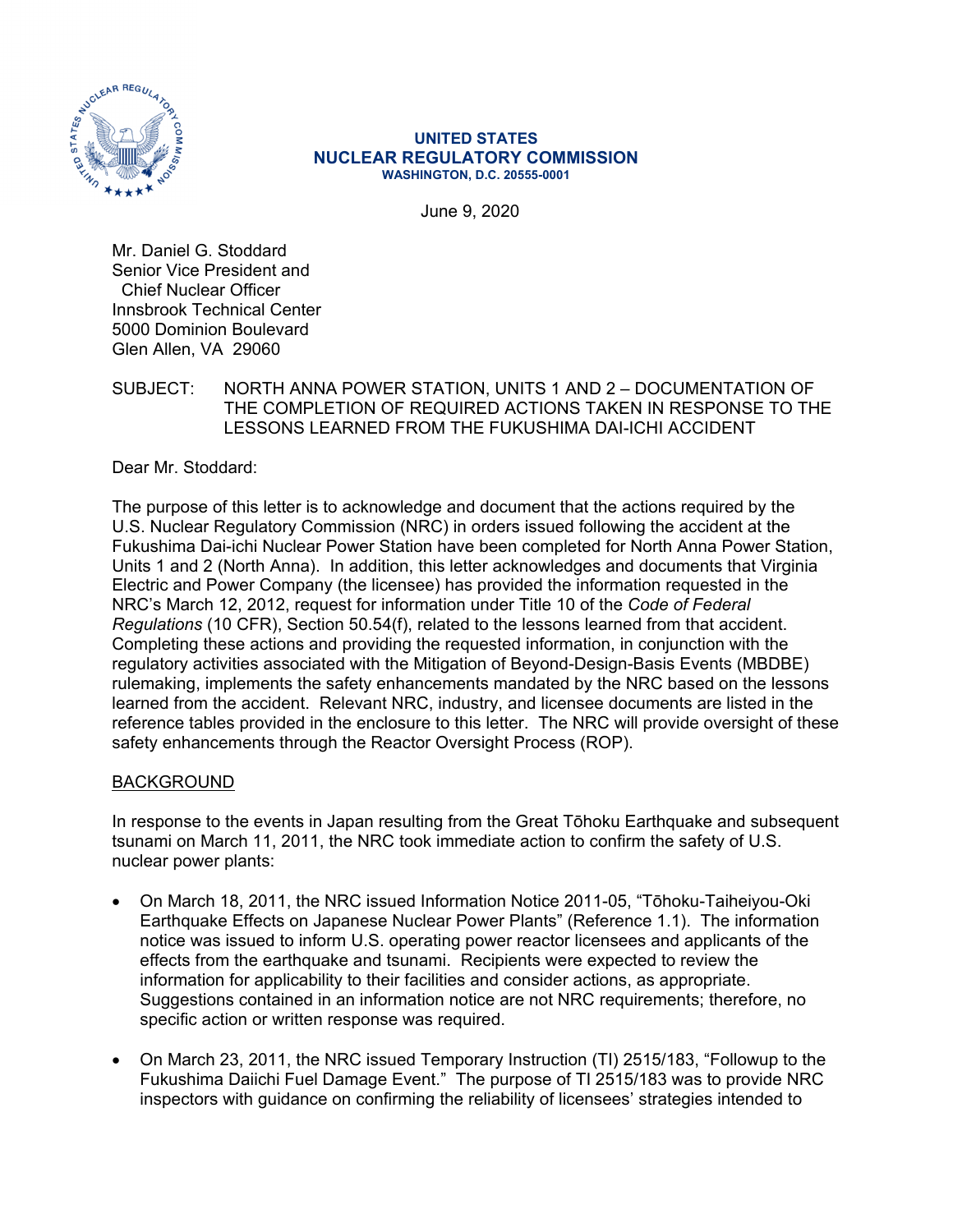maintain or restore core cooling, containment, and spent fuel pool cooling capabilities following events that may exceed the design basis for a plant. The results of the inspection for each licensee were documented in an inspection report (Reference 1.2).

- On March 23, 2011, the Commission provided staff requirements memorandum (SRM) COMGBJ-11-0002, "NRC Actions Following the Events in Japan." The tasking memorandum directed the Executive Director for Operations to establish a senior level agency task force, referred to as the Near-Term Task Force (NTTF), to conduct a methodical and systematic review of the NRC processes and regulations to determine whether the agency should make additional improvements to the regulatory system and make recommendations to the Commission within 90 days for its policy direction (Reference 1.3).
- On April 29, 2011, the NRC issued TI 2515/184, "Availability and Readiness Inspection of Severe Accident Management Guidelines (SAMGs)." The purpose of TI 2515/184 was to inspect the readiness of nuclear power plant operators to implement SAMGs. The results of the inspection were summarized and provided to the NTTF, as well as documented in a 2011 quarterly integrated inspection report for each licensee (Reference 1.4).
- On May 11, 2011, the NRC issued Bulletin (BL) 2011-01, "Mitigating Strategies." BL 2011-01 required licensees to provide a comprehensive verification of their compliance with the regulatory requirements of 10 CFR 50.54(hh)(2), as well as provide information associated with the licensee's mitigation strategies under that section. In 10 CFR 50.54(hh)(2), it states, in part: "Each licensee shall develop and implement guidance and strategies intended to maintain or restore core cooling, containment, and spent fuel pool cooling capabilities under the circumstances associated with loss of large areas of the plant due to explosions or fire… ." BL 2011-01 required a written response from each licensee (Reference 1.5). Note that the final MBDBE rule (Reference 1.15) moved the requirements formerly in 10 CFR 50.54(hh)(2) to 10 CFR 50.155(b)(2).
- On July 21, 2011, the NRC staff provided the NTTF report, "Recommendations for Enhancing Reactor Safety in the 21<sup>st</sup> Century: The Near-Term Task Force Review of Insights from the Fukushima Dai-ichi Accident" to the Commission in SECY-11-0093, "Near-Term Report and Recommendations for Agency Actions Following the Events in Japan" (Reference 1.6).
- On October 3, 2011, the staff prioritized the NTTF recommendations into three tiers in SECY-11-0137, "Prioritization of Recommended Actions to Be Taken in Response to Fukushima Lessons Learned." The Commission approved the staff's prioritization, with comment, in the SRM to SECY-11-0137 (Reference 1.7).

A complete discussion of the prioritization of the recommendations from the NTTF report, additional issues that were addressed subsequent to the NTTF report, and the disposition of the issues that were prioritized as Tier 2 or Tier 3 is provided in SECY-17-0016, "Status of Implementation of Lessons Learned from Japan's March 11, 2011, Great Tōhoku Earthquake and Subsequent Tsunami" (Reference 12.10). A listing of the previous Commission status reports, which were provided semiannually, can be found in Table 12 in the enclosure to this letter.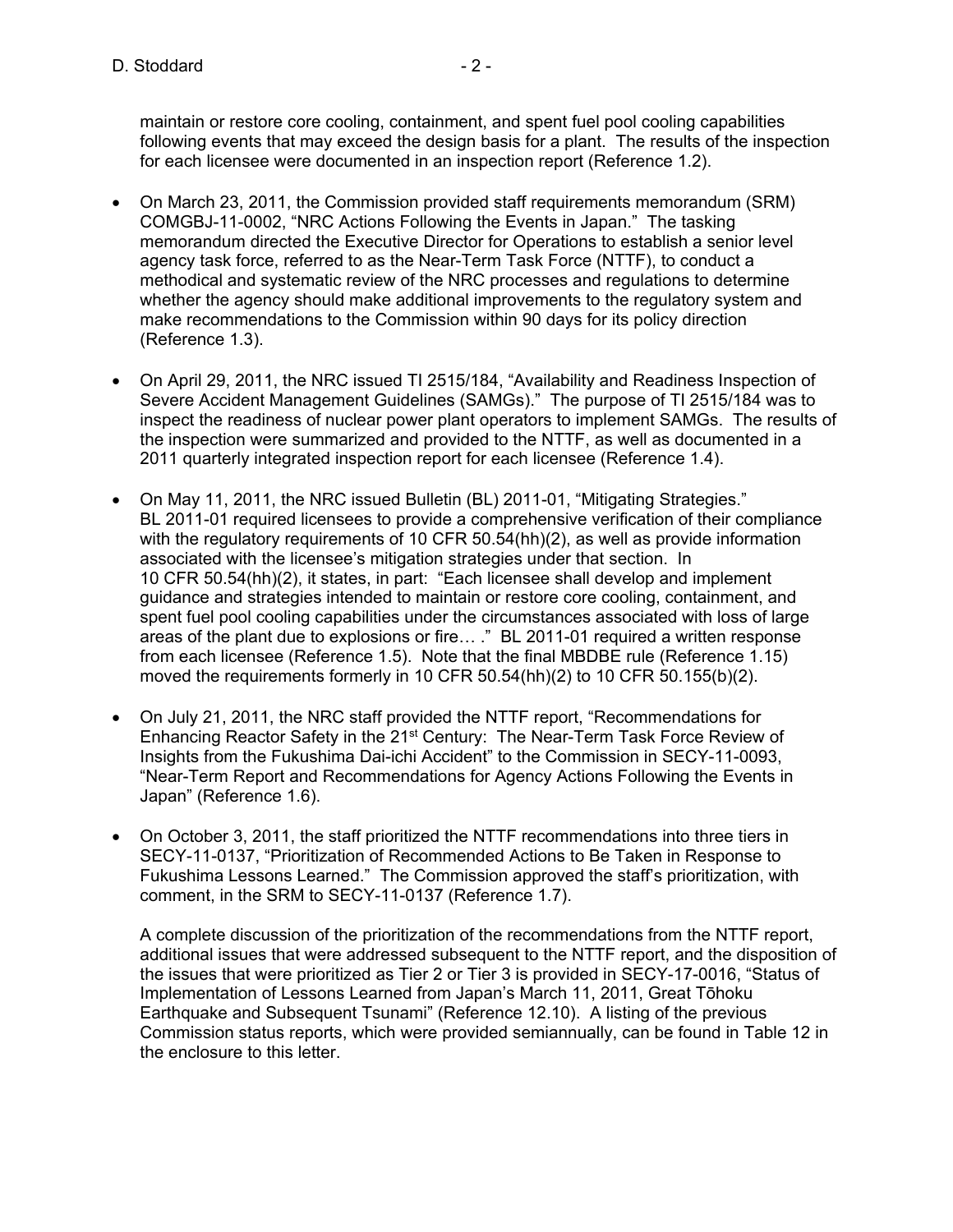The NRC undertook the following regulatory activities to address the majority of the Tier 1 recommendations:

- On March 12, 2012, the NRC issued Orders EA-12-049, "Order Modifying Licenses with Regard to Requirements for Mitigation Strategies for Beyond-Design-Basis External Events," EA-12-050, "Order Modifying Licenses with Regard to Reliable Hardened Containment Vents," and EA-12-051, "Order Modifying Licenses with Regard to Reliable Spent Fuel Pool Instrumentation," and a request for information under 10 CFR 50.54(f) (hereafter referred to as the 50.54(f) letter) to licensees (References 1.8, 1.9, 1.10, and 1.11, respectively).
- On June 6, 2013, the NRC issued Order EA-13-109, "Order Modifying Licenses with Regard to Reliable Hardened Containment Vents Capable of Operation under Severe Accident Conditions" (Reference 1.12), which superseded Order EA-12-050, replacing its requirements with modified requirements.
- $\bullet$  In addition to the three orders and the 50.54(f) letter, the NRC completed rulemaking, 10 CFR 50.155, "Mitigation of Beyond-Design-Basis Events," that made generically applicable the requirements of Orders EA-12-049 and EA-12-051. The draft final rule and supporting documentation were provided to the Commission for approval in SECY-16-0142, "Draft Final Rule – Mitigation of Beyond-Design-Basis Events (RIN 3150-AJ49)" (Reference 1.13). The MBDBE rulemaking effort consolidated several of the recommendations from the NTTF report.

On January 24, 2019, the Commission, via SRM-M190124A (Reference 1.14), approved the final MBDBE rule, with edits. The final rule approved by the Commission contains provisions that make generically applicable the requirements imposed by Orders EA-12-049 and EA-12-051 and supporting requirements. The Commission's direction in the SRM makes it clear that the NRC will continue to follow a site-specific approach to resolve the interaction between the hazard reevaluation and mitigation strategies using information gathered in the 50.54(f) letter process. The NRC staff made conforming changes to the final rule package (Reference 1.15) as directed by the Commission, which included changes to two regulatory guides (References 1.16 and 1.17). The final rule was published in the *Federal Register* on August 9, 2019 (84 FR 39684), with an effective implementation date of September 9, 2019.

Subsequent to Commission approval of the final MBDBE rule, the staff engaged with stakeholders to pursue the expeditious closure of the remaining post-Fukushima 50.54(f) letter responses on a timeframe commensurate with each item's safety significance.

In a draft discussion paper (Reference 1.18) used to support a Category 3 public meeting held on February 28, 2019 (Reference 1.19), the NRC staff outlined the process to be used to review the reevaluated hazard and mitigation strategies assessment (MSA) information provided by licensees considering the differences between the draft final MBDBE rule and the approved final MBDBE rule. Subsequently, the NRC staff provided a screening letter (also called a "binning" letter) for both seismic and flooding hazard reevaluations (References 5.22 and 6.26), which categorized sites based on available information and the status of any commitments made in prior reports and assessments. The process is discussed in greater detail in the "Hazard Reevaluation" and "Mitigation Strategies Assessment" sections of the discussion which follows.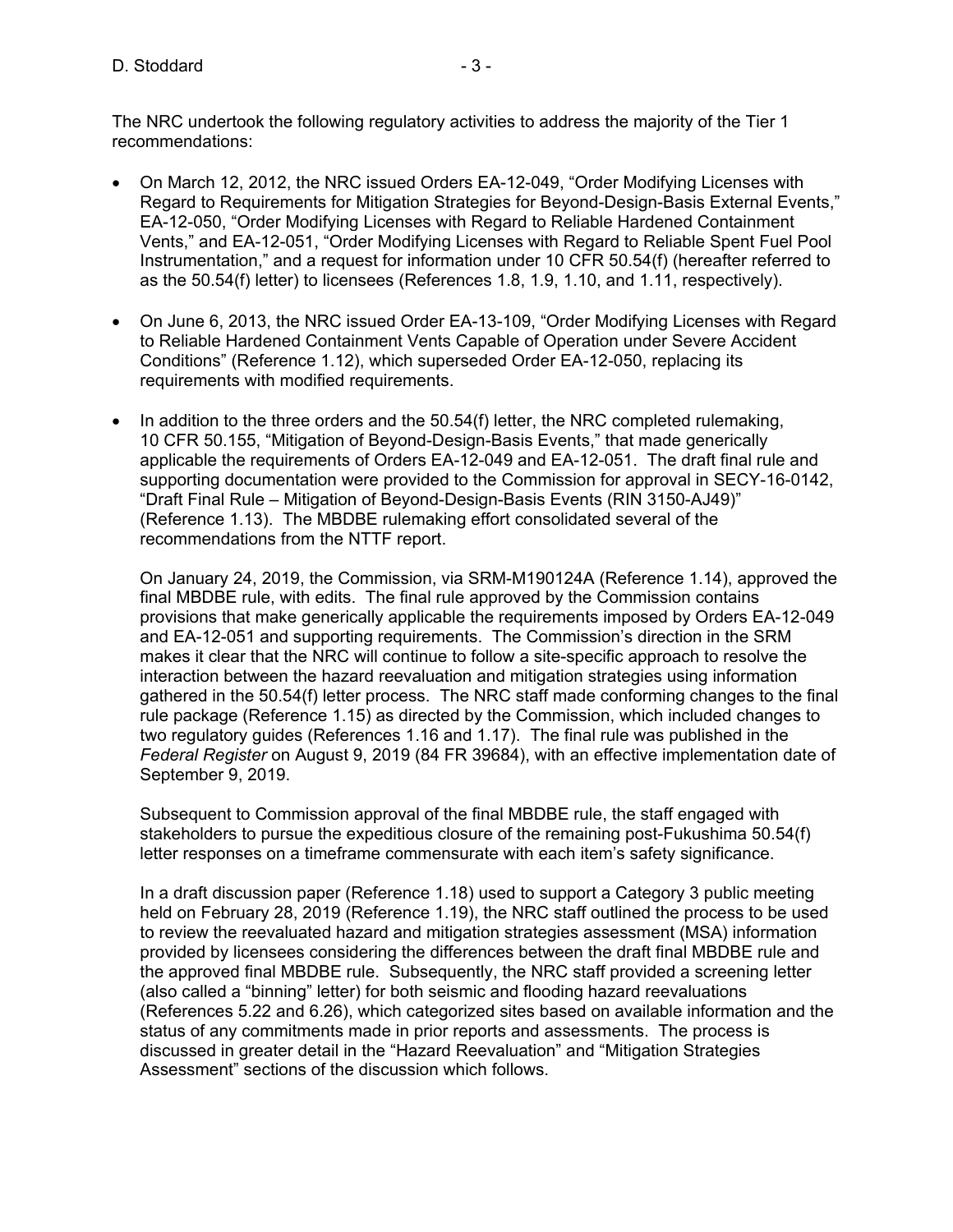This letter acknowledges and documents that the actions required by the NRC in response to the orders, as well as the information provided in response to the March 12, 2012, 50.54(f) letter, have been completed for North Anna. However, the staff is not determining whether the licensee complies with the final MBDBE rule. Oversight of compliance with the final MBDBE rule at North Anna will be conducted through the ROP.

#### **DISCUSSION**

#### **Mitigation Strategies Order**

Order EA-12-049, which applies to North Anna, requires licensees to implement a three-phase approach for mitigation of beyond-design-basis external events (BDBEEs). It requires licensees to develop, implement, and maintain guidance and strategies to maintain or restore core cooling, containment, and spent fuel pool (SFP) cooling capabilities in the event of a BDBEE that results in a simultaneous loss of all alternating current (ac) power and loss of normal access to the ultimate heat sink (LUHS). Phases 1 and 2 of the order use onsite equipment, while Phase 3 requires obtaining sufficient offsite resources to sustain those functions indefinitely.

In August 2012, the Nuclear Energy Institute (NEI) issued Revision 0 of industry guidance document NEI 12-06, "Diverse and Flexible Coping Strategies (FLEX) Implementation Guide," as guidance to comply with the order. The NRC endorsed the guidance in Revision 0 of Japan Lessons-Learned Project Directorate (JLD) interim staff guidance (ISG) document JLD-ISG-2012-01, "Compliance with Order EA-12-049, Order Modifying Licenses with Regard to Requirements for Mitigation Strategies for Beyond-Design-Basis External Events." Subsequently, in December 2015, NEI issued Revision 2 of NEI 12-06 and the NRC endorsed that guidance in Revision 1 of JLD-ISG-2012-01 (Reference 2.1). Licensees were required to provide an overall integrated plan (OIP) to describe how they would comply with the order, along with status reports every 6 months until compliance was achieved (Reference 2.2). The NRC staff provided an interim staff evaluation (ISE) related to the OIP (Reference 2.3). The NRC concluded in the ISE that the licensee provided sufficient information to determine that there is reasonable assurance that the plan, when properly implemented, including satisfactory resolution of the open and confirmatory items, would meet the requirements of Order EA-12-049 at North Anna. The NRC staff also conducted a regulatory audit of the licensee's strategies and issued a report which documented the results of the audit activities (Reference 2.4). Upon reaching compliance with the order requirements, the licensee submitted a compliance letter and a final integrated plan (FIP) to the NRC (Reference 2.5). The FIP describes how the licensee is complying with the order at North Anna.

The NRC staff completed a safety evaluation (SE) of the licensee's FIP (Reference 2.6). The SE informed the licensee that its integrated plan, if implemented as described, provided a reasonable path for compliance with Order EA-12-049 at North Anna. The staff then evaluated the implementation of the plans through inspection, using TI 2515/191, "Implementation of Mitigation Strategies and Spent Fuel Pool Instrumentation Orders and Emergency Preparedness Communications/Staffing/Multi-Unit Dose Assessment Plans." An inspection report was issued to document the results of the TI 2515/191 inspection (Reference 2.7). The NRC will oversee implementation of the mitigation strategies requirements under the final MBDBE rule requirements through the ROP.

Phase 3 of Order EA-12-049 required licensees to obtain sufficient offsite resources to sustain the required functions indefinitely. There are two redundant National Strategic Alliance for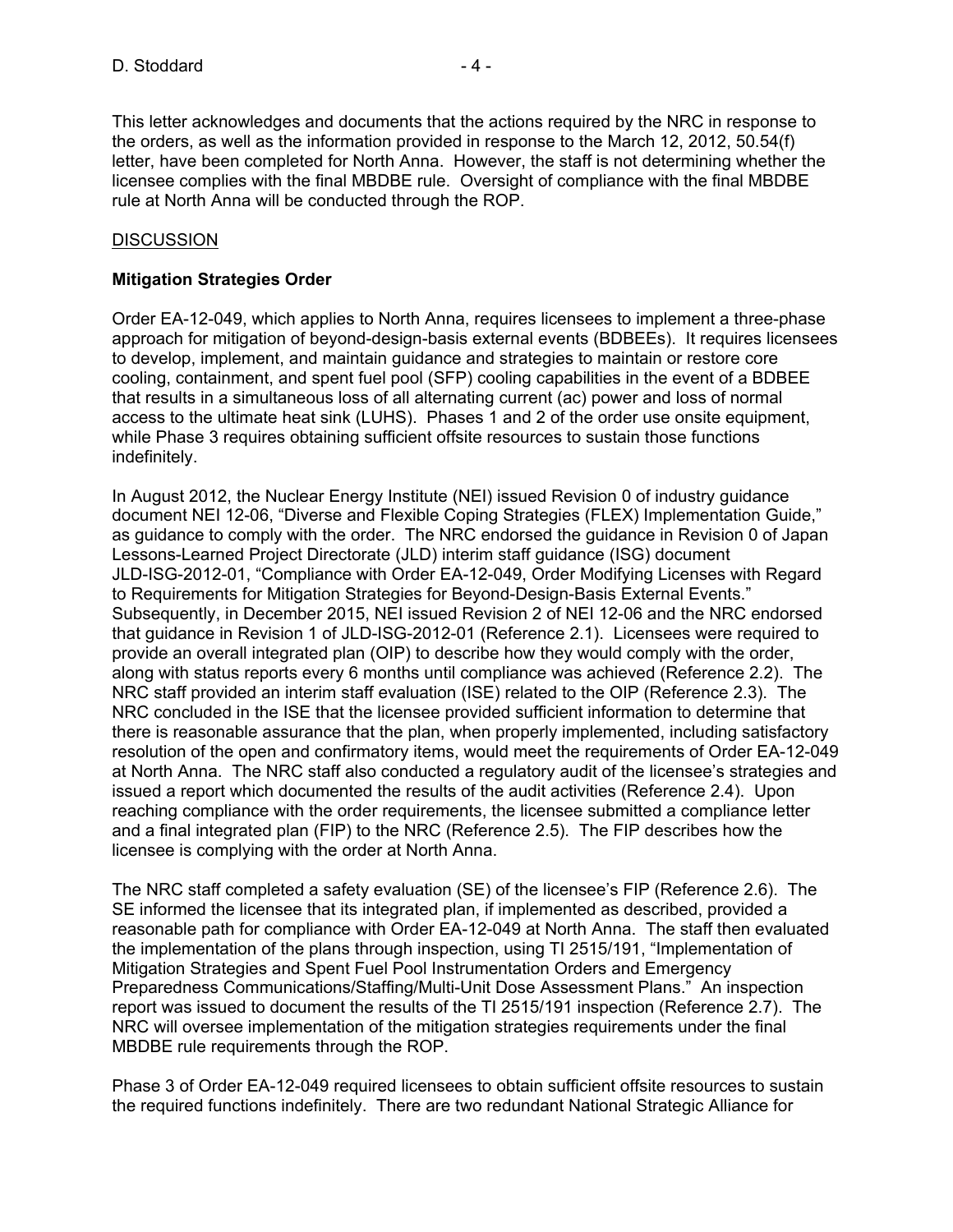FLEX Emergency Response (SAFER) Response Centers (NSRCs), one located in Memphis, Tennessee, and the other in Phoenix, Arizona, which have the procedures and plans in place to maintain and deliver the equipment needed for Phase 3 from either NSRC to any participating U.S. nuclear power plant when requested (Reference 2.8). The NRC staff evaluated and inspected the NSRCs and the SAFER program, plans, and procedures (References 2.9 and 2.10). Subsequently, SAFER provided two addenda to document the treatment of equipment withdrawn from the NSRCs (Reference 2.11). The NRC reviewed the addenda and documented its conclusion in an updated staff assessment (Reference 2.12). The NRC concluded that licensees may reference the SAFER program and implement their SAFER response plans to meet the Phase 3 requirements of the order. The licensee's FIP (Reference 2.5) includes the plans for utilizing the NSRC equipment at North Anna. In its SE (Reference 2.6), the NRC staff concluded that the licensee has developed guidance that, if implemented appropriately, should allow utilization of offsite resources following a BDBEE consistent with NEI 12-06 guidance and should adequately address the requirements of the order.

## **Spent Fuel Pool Instrumentation Order**

Order EA-12-051, which applies to North Anna, required licensees to install reliable SFP level instrumentation with a primary channel and a backup channel, independent of each other, and with the capability to be powered independent of the plant's power distribution systems. The NEI issued NEI 12-02, "Industry Guidance for Compliance with NRC Order EA-12-051, 'To Modify Licenses with Regard to Reliable Spent Fuel Pool Instrumentation,'" as guidance to be used by licensees to comply with the order. The NRC endorsed this guidance in JLD-ISG-2012-03, "Compliance with Order EA-12-051, Reliable Spent Fuel Pool Instrumentation" (Reference 3.1). Licensees were required to provide an OIP to describe how they would comply with the order, along with status reports every 6 months until compliance was achieved (Reference 3.2). The NRC issued an ISE, providing feedback on the OIP submittal (Reference 3.3). The NRC staff conducted a regulatory audit of the licensee's strategies and issued a report that documented the results of the audit activities (Reference 3.4). Upon reaching compliance with the order requirements, the licensee submitted a compliance letter to the NRC (Reference 3.5), describing how the licensee complied with the order at North Anna.

The NRC staff completed an SE of the actions taken by the licensee in response to the order (Reference 3.6). The SE informed the licensee that its integrated plan, if implemented as described, provided a reasonable path for compliance with Order EA-12-051 at North Anna. The staff then evaluated the implementation of the plan through inspection, using TI 2515/191. An inspection report was issued to document the results of the TI 2515/191 inspection at the site (Reference 3.7). The NRC will oversee implementation of the SFP instrumentation requirements under the final MBDBE rule requirements through the ROP.

## **Reliable Hardened Containment Vent Order**

Order EA-13-109 (Reference 1.12) is only applicable to operating boiling-water reactors (BWRs) with Mark I and Mark II containments. Because the reactors at North Anna are pressurized water reactors with large, dry, sub-atmospheric containments, this order is not applicable to North Anna.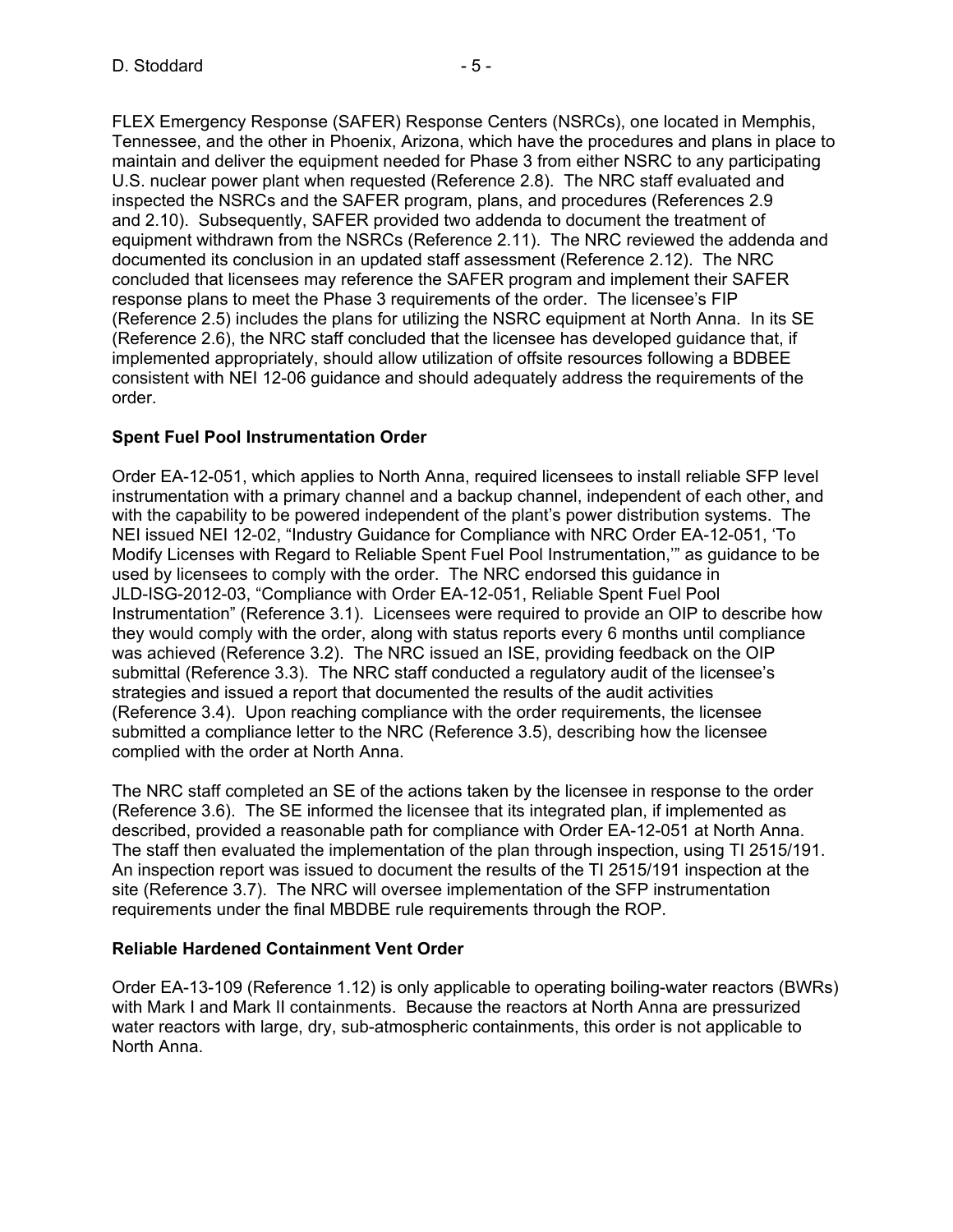## **Request for Information Under 10 CFR 50.54(f)**

The 50.54(f) letter requested operating power reactor licensees to:

- reevaluate the seismic and flooding hazards at their sites using present-day NRC requirements and guidance, and identify actions that are planned to address plant-specific vulnerabilities associated with the reevaluated seismic and flooding hazards;
- perform seismic and flooding walkdowns to verify compliance with the current licensing basis; verify the adequacy of current strategies and maintenance plans; and identify degraded, nonconforming, or unanalyzed conditions related to seismic and flooding protection; and
- provide an assessment of their current emergency communications and staffing capabilities to determine if any enhancements are needed to respond to a large-scale natural emergency event that results in an extended loss of ac power to all reactors at the site, and/or impeded access to the site.

In COMSECY-14-0037, "Integration of Mitigating Strategies for Beyond-Design-Basis External Events and the Reevaluat[i]on of Flooding Hazards" (Reference 6.13), the NRC staff described issues related to the implementation of Order EA-12-049 and the related MBDBE rulemaking, and the completion of flooding reevaluations and assessments. In the SRM to COMSECY-14-0037 (Reference 6.14), the Commission directed the NRC staff to provide a plan for achieving closure of the flooding hazard assessments to the Commission for review and approval. The NRC staff provided this plan in COMSECY-15-0019, "Closure Plan for the Reevaluation of Flooding Hazards for Operating Nuclear Power Plants" (Reference 6.16), which the Commission approved in the SRM to COMSECY-15-0019 (Reference 6.17).

### Hazard Reevaluations (Enclosures 1 and 2 of the 50.54(f) letter)

Each licensee followed a similar two-phase process to respond to the hazard reevaluations requested by the 50.54(f) letter. In Phase 1, licensees submitted hazard reevaluation reports using NRC-endorsed, industry-developed guidance. The guidance specified that a licensee should determine if interim protection measures were needed while a longer-term evaluation of the impacts of the hazard was completed. The NRC staff reviewed the reevaluated hazard information. Using the reevaluated hazard information and a graded approach, the NRC identified the need for, and prioritization and scope of, plant-specific assessments. For those plants that were required to perform a flooding integrated assessment (IA) or a seismic probabilistic risk assessment (SPRA), Phase 2 decisionmaking, as described by letters dated September 21, 2016, and March 2, 2020 (Reference 5.17), would determine whether additional plant-specific regulatory actions were necessary. In addition, as discussed in COMSECY-15-0019, most licensees performed an MSA to demonstrate that the licensee had adequately addressed the reevaluated hazards within their mitigation strategies developed for BDBEEs.

In a draft discussion paper (Reference 1.18) used to support a Category 3 public meeting held on February 28, 2019 (Reference 1.19), the NRC staff outlined the process to be used to review the reevaluated hazard and MSA information provided by licensees considering the differences between the draft final MBDBE rule and the approved final MBDBE rule.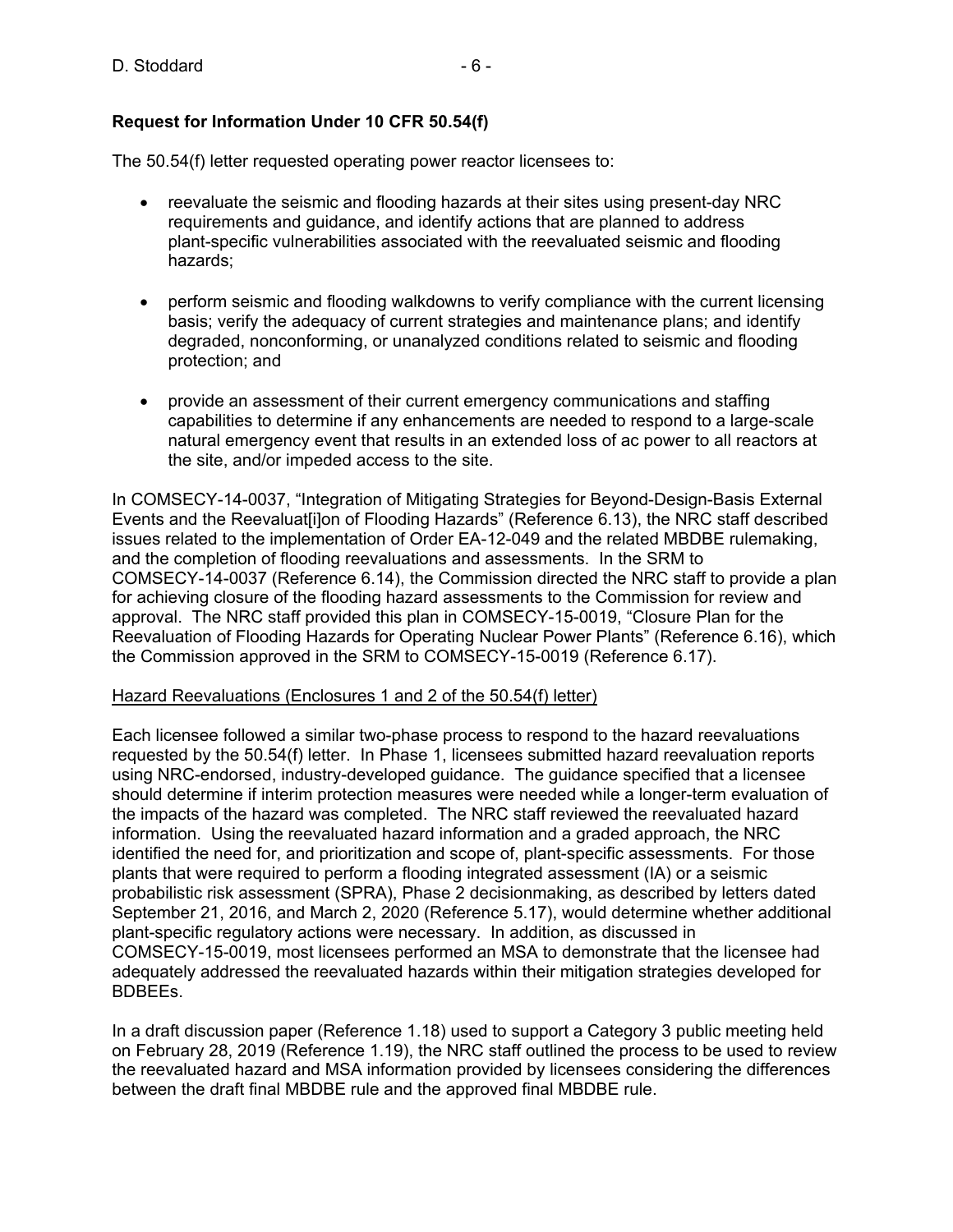As stated in the discussion paper, the NRC subsequently issued a seismic screening letter (Reference 5.22) and a flooding screening letter (Reference 6.25), also called "binning" letters, to all operating power reactor licensees. The purpose of the binning letters is to categorize sites based on available information and the status of any commitments made in prior reports and assessments. North Anna was binned as a Category 1 site for both flooding and seismic. Category 1 includes sites where no additional information or regulatory action is required. For flooding, the licensee has previously demonstrated that existing effective flood protection will address the unbounded reevaluated flood hazards. For seismic, the staff suspended its review of the seismic MSA for North Anna. The staff evaluated the seismic hazard impact on the mitigation strategies, as appropriate, as part of its review of SPRA report.

### Seismic Hazard Reevaluation (Enclosure 1 of the 50.54(f) letter)

Enclosure 1 of the 50.54(f) letter requested each operating power reactor licensee to complete a reevaluation of the seismic hazard that could affect their sites using updated seismic hazard information and present-day regulatory guidance and methodologies to develop a ground motion response spectrum (GMRS). The licensee was asked to compare their results to the safe-shutdown earthquake (SSE) ground motion and then report to the NRC in a seismic hazard screening report (SHSR). To provide a uniform and acceptable industry response, the Electric Power Research Institute (EPRI) developed a technical report, EPRI 1025287, "Screening, Prioritization and Implementation Details (SPID) for the Resolution of Fukushima Near-Term Task Force Recommendation 2.1: Seismic," and the NRC endorsed the guidance in a letter dated February 15, 2013 (Reference 5.1). From November 2012 to May 2014, the NRC and the industry provided guidance for the performance of the reevaluated hazard reviews (References 5.2-5.7). The licensee provided a SHSR for North Anna (Reference 5.8).

If the new GMRS was not bound by the current design basis (CDB) SSE, Enclosure 1 of the 50.54(f) letter requested more detailed evaluations of the impact from the hazard. Also, the licensee was asked to evaluate whether interim protection measures were needed while the more detailed evaluation was completed. By letter dated May 7, 2013, the NRC endorsed industry-developed guidance, a proposed path forward, and schedules, which were provided in a letter from NEI dated April 9, 2013. Attachment 1 of the NEI letter contains EPRI Report 300200704, "Augmented Approach for the Resolution of Fukushima Near-Term Task Force Recommendation 2.1: Seismic," to provide the guidance needed to perform an evaluation of any needed interim protective measures (Reference 5.3). This expedited seismic evaluation process (ESEP) is a screening, evaluation, and equipment modification process performed by licensees to provide additional seismic margin and expedite plant safety enhancements for certain core cooling and containment components while the more detailed and comprehensive plant seismic risk evaluations are being performed. Because an ESEP was required for North Anna (see References 5.10 and 5.11), the licensee submitted an ESEP report. The NRC staff completed a technical review of the ESEP report and documented its review in a response letter (Reference 5.13).

By letters dated May 9, 2014, and May 13, 2015 (Reference 5.10), the NRC informed licensees located in the Central and Eastern U.S. (CEUS) and Western U.S. (WUS), respectively, of the initial screening and prioritization results based on a review of the licensees' SHSR. The NRC updated the screening and prioritization in a letter dated October 3, 2014 (Reference 5.11). The NRC provided the final determination of required seismic evaluations in a letter dated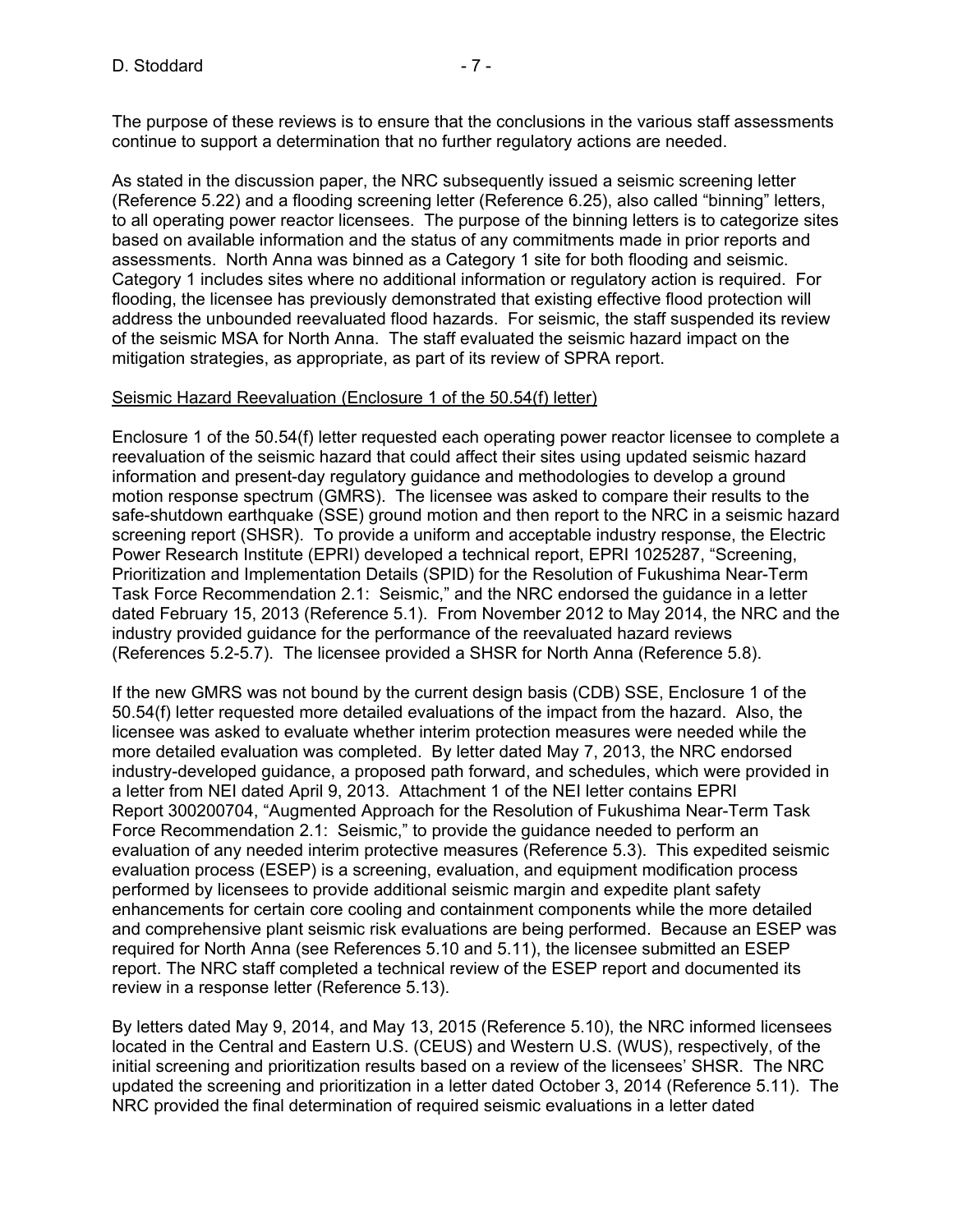October 27, 2015 (Reference 5.18). These evaluations could consist of an SPRA (Reference 5.1, SPID, Section 6.1.1), limited scope evaluations (High Frequency (Reference 5.14) and/or SFP evaluations (Reference 5.15)), or a relay chatter evaluation (Reference 5.4). If an SPRA was required, then additional Phase 2 regulatory decisionmaking was required (References 5.16 and 5.17).

The NRC staff completed and documented its review of the licensee's reevaluated seismic hazard in a staff assessment (Reference 5.9). In order to complete its response to the 50.54(f) letter, the licensee submitted an SFP evaluation and an SPRA report for North Anna (Reference 5.19). An audit was performed for each submittal (Reference 5.20). The audit results are documented in the applicable staff assessment (Reference 5.21). The NRC reviewed the SFP evaluation submittal and confirmed that North Anna met the criteria of the SFP Evaluation Guidance Report (Reference 5.21). The NRC reviewed the SPRA report, as documented in Reference 5.21, using the regulatory review guidance provided in Reference 5.17. The staff's review concluded that the SPRA was of sufficient technical adequacy to support Phase 2 regulatory decisionmaking and that North Anna responded appropriately to Enclosure 1, item (8) of the 50.54(f) letter (Reference 5.21). Based on the results and risk insights of the SPRA report, the NRC staff concluded that no further response or regulatory actions were required related to the seismic hazard reevaluation activities requested by Enclosure 1 of the 50.54(f) letter.

The staff's SPRA review was completed after the final MBDBE rule was approved. The NRC staff appropriately considered the revised MBDBE rule in its staff assessment and confirmed that the conclusions in the various other staff assessments support a determination that no further regulatory requirements are required for North Anna.

The NRC staff reviewed the information provided and, as documented in the staff assessments (References 5.9 and 5.21), concluded that the licensee provided sufficient information in response to Enclosure 1 of the 50.54(f) letter. The staff acknowledges that all seismic hazard reevaluation activities requested by Enclosure 1 of the 50.54(f) letter have been completed for North Anna. No further information related to the reevaluated seismic hazard is required.

### Flooding Hazard Reevaluation (Enclosure 2 of the 50.54(f) letter)

Enclosure 2 of the 50.54(f) letter requested each operating power reactor licensee to complete a reevaluation of applicable flood-causing mechanisms at their site using updated flooding hazard information and present-day regulatory guidance and methodologies. Licensees were asked to compare their results to the CDB for protection and mitigation from external flood events. The NRC developed guidance to conduct the reevaluations (References 6.1 through 6.6). The licensee submitted a flood hazard reevaluation report (FHRR) for North Anna (Reference 6.7) to the NRC as requested by the 50.54(f) letter. Interim actions needed to protect against the reevaluated flood hazard were included and described in the FHRR. The NRC inspected the interim actions using TI 2515/190, "Inspection of Licensee's Proposed Interim Actions as a Result of the Near-Term Task Force Recommendation 2.1 Flooding Evaluation" and documented the results in a quarterly integrated inspection report (Reference 6.9). A regulatory audit to support the review of the FHRR was not required to complete the review of the FHRR. The NRC staff reviewed the FHRR and provided feedback on the staff's review of the flooding hazard reevaluations. The FHRR staff assessment detailed the flood hazard information that was to be used by the licensee to complete the flood hazard MSA and other flood hazard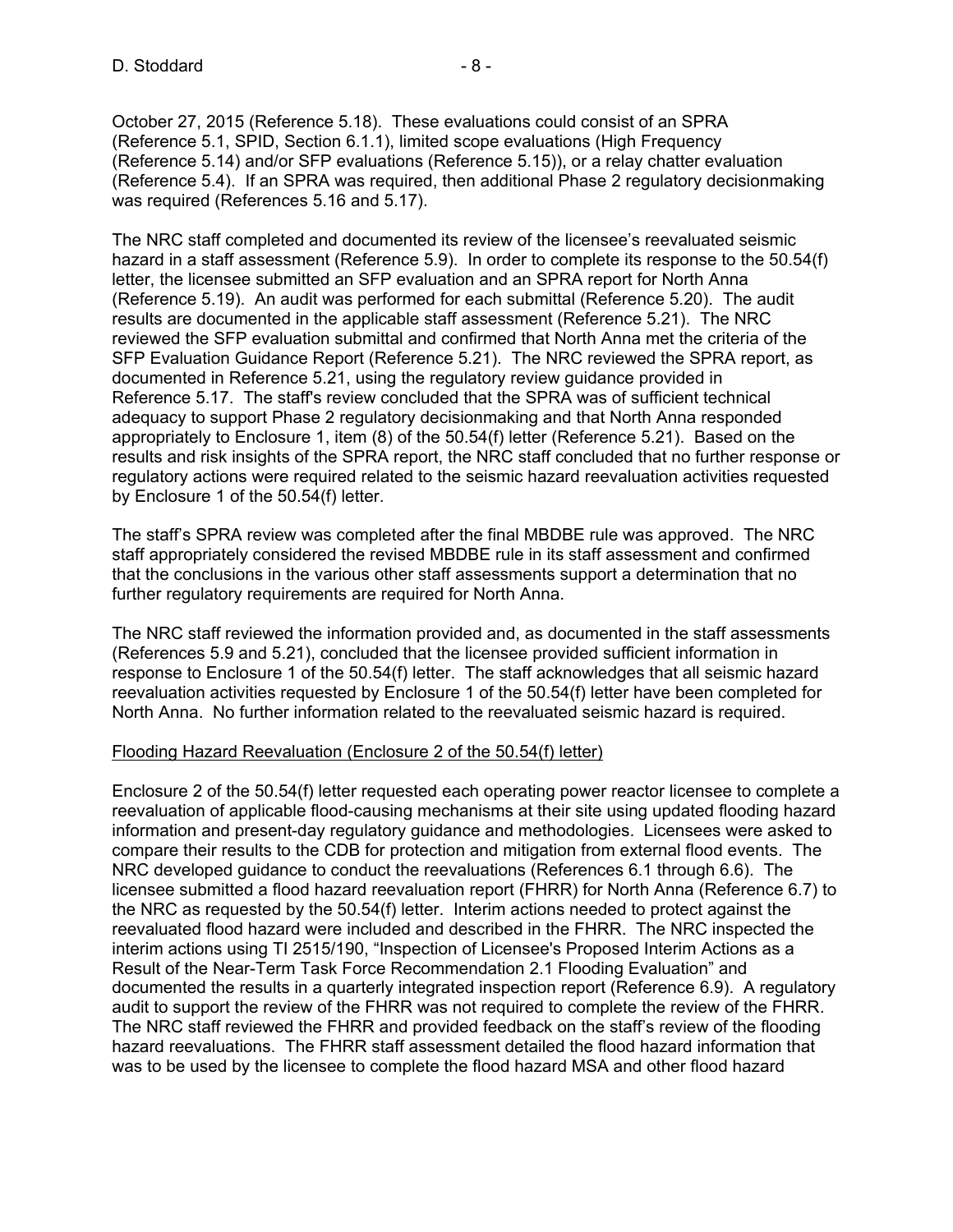evaluations. In addition, the NRC staff documented the technical bases for its conclusions in the FHRR staff assessment (Reference 6.11).

In COMSECY-14-0037 (Reference 6.13), the NRC staff requested Commission direction to more clearly define the relationship between Order EA-12-049, the related MBDBE rulemaking, and the flood hazard reevaluations and assessments. Because the NRC was reevaluating its approach to the flooding evaluations, the NRC provided an extension of the due dates for any integrated assessments in a letter dated November 21, 2014 (Reference 6.12). In the SRM to COMSECY-14-0037 (Reference 6.14), the Commission directed the NRC staff to provide a plan for achieving closure of the flooding portion of NTTF Recommendation 2.1 to the Commission for its review and approval. On May 26, 2015 (Reference 6.15), the NRC deferred, until further notice, the date for submitting the integrated assessment reports. On June 30, 2015, the NRC staff provided a plan to the Commission in COMSECY-15-0019 (Reference 6.16). On July 28, 2015 (Reference 6.17), the Commission approved the plan in the SRM to COMSECY-15-0019. On September 29, 2015 (Reference 6.18), the NRC issued a letter to licensees describing the graded approach to complete the flood hazard reevaluations as approved by the Commission.

The COMSECY-15-0019 action plan required the NRC staff to develop a graded approach to identify the need for, and prioritization and scope of, plant-specific integrated assessments and evaluation of plant-specific regulatory actions. The NRC staff's graded approach enabled a site with hazard exceedance above its CDB to demonstrate the site's ability to cope with the reevaluated hazard through appropriate protection or mitigation measures which are timely, effective, and reasonable. Integrated assessments were focused on sites with the greatest potential for additional safety enhancements. New guidance for performing the IAs and focused evaluations (FEs) was developed for this graded approach. The guidance also provided schedule information for submission of any required IA. On July 18, 2016, the staff issued JLD-ISG-2016-01, "Guidance for Activities Related to Near-Term Task Force Recommendation 2.1, Flooding Hazard Reevaluation, Focused Evaluation and Integrated Assessment" (Reference 6.19). The ISG provided the guidance for Phase 1 flooding assessments, as described in COMSECY-15-0019, and endorsed industry guidance provided in NEI 16-05, "External Flooding Integrated Assessment Guidelines" (Reference 6.19). If an IA was necessary, then Phase 2 regulatory decisionmaking was required (References 6.23 and 6.24).

As noted in the FHRR staff assessment (Reference 6.11), the reevaluated flood hazard results for local intense precipitation, rivers and streams, and dam failure flood-causing mechanisms were not bounded by the respective CDB. Therefore, additional assessments of these flood-causing mechanisms were required. The NRC staff used a graded approach to determine if this site would need to perform an IA for the reevaluated flooding hazard, or if an FE would suffice. Based on the graded approach, North Anna completed an FE (Reference 6.20) to ensure appropriate actions were identified and taken to protect the plant from the reevaluated flood hazard. The NRC staff conducted a regulatory audit (Reference 6.22), completed its review of the FE, and concluded in the staff assessment (Reference 6.21) that the licensee provided sufficient information in response to the 50.54(f) letter. Audit results were summarized in the staff assessment. No further regulatory actions are required related to the flood hazard reevaluations.

Because the staff's reviews were completed prior to when the final MBDBE rule was approved, the NRC staff, using the process discussed in the flooding binning letter (Reference 6.25), re-visited these conclusions considering the final approved MBDBE rule.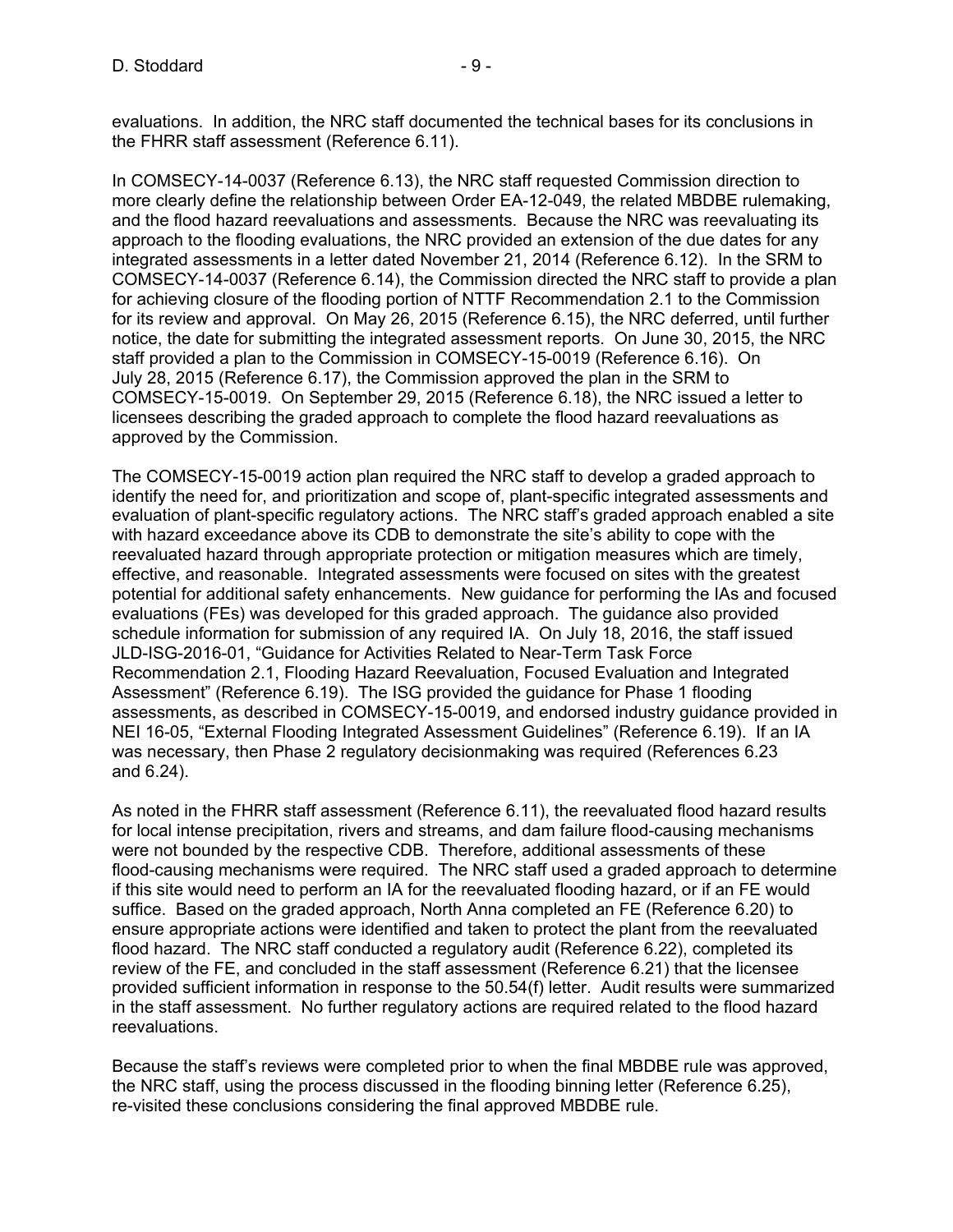The staff confirmed that the conclusions in the various staff assessments continue to support a determination that no further regulatory requirements are required for North Anna.

The NRC staff reviewed the information provided by the licensee and has concluded that sufficient information was provided to be responsive to Enclosure 2 of the 50.54(f) letter. The staff acknowledges that all flooding hazard reevaluation activities requested by Enclosure 2 of the 50.54(f) letter have been completed for North Anna. No further information related to the reevaluated flood hazard is required.

## Mitigating Strategies Assessment

In addition to the closure plan for NTTF Recommendation 2.1, the action plan approved by the Commission in the SRM to COMSECY-15-0019 (Reference 7.4) identified the NRC staff's efforts to ensure licensees would address the reevaluated hazard information in their mitigation strategies. Proposed requirements related to the MSA were included in the draft final MBDBE rule, but were removed as a requirement from the final approved rule language. The Commission's direction in SRM-M190124A (Reference 1.14) makes clear that the NRC will continue to follow a site-specific approach to resolve the interactions between the hazard reevaluation and mitigation strategies using information gathered in the 50.54(f) letter process.

In a draft discussion paper (Reference 1.18) used to support a Category 3 public meeting held on February 28, 2019 (Reference 1.19), the NRC staff outlined the process to be used to review the reevaluated hazard and MSA information provided by licensees considering the differences between the draft final MBDBE rule and the approved final MBDBE rule. Subsequently, the NRC staff provided a screening letter (also called a "binning" letter) for both seismic and flooding information (References 5.22 and 6.25), which categorized sites based on available information and the status of any commitments made in prior reports and assessments. The majority of MSAs had been submitted and evaluated by the staff prior to the issuance of the binning letters. For the MSA reviews that had not yet been completed, or MSAs that had not yet been submitted, the staff would evaluate the hazard impacts on the mitigation strategies, as appropriate, as part of its review of SPRA reports, flooding FEs, and/or flooding integrated assessments.

The objective of the MSA is to determine whether the mitigation strategies developed for Order EA-12-049 can still be implemented given the reevaluated hazard levels. If it was determined that the mitigation strategies could not be implemented for the reevaluated hazard levels, the MSA could provide other options such as performing additional evaluations, modifying existing mitigating strategies, or developing alternate mitigating strategies or targeted hazard mitigating strategies to address the reevaluated hazard levels. In Revision 1 to JLD-ISG-2012-01, the NRC endorsed industry-developed guidance contained in Appendices G and H of Revision 2 to NEI 12-06 (Reference 7.5) for completing the MSAs. In Revision 2 to JLD-ISG-2012-01, the NRC endorsed the industry-developed guidance of NEI 12-06, Revision 4 (Reference 7.5). Revision 4 of NEI 12-06, among other changes, provides additional guidance in Section H.4.5 for the performance of seismic MSAs for plants with reevaluated seismic hazard information that includes a GMRS that has spectral ordinates greater than twice the plant's SSE anywhere in the frequency range of 1 to 10 Hertz. North Anna used the guidance in Section H.4.5 to complete the seismic MSA.

The licensee completed both a flood hazard MSA (Reference 7.6) and a seismic hazard MSA (Reference 7.8) for North Anna. A generic regulatory audit plan (Reference 7.10) was issued for the reviews of the seismic and flooding MSAs. As necessary, the site-specific audit results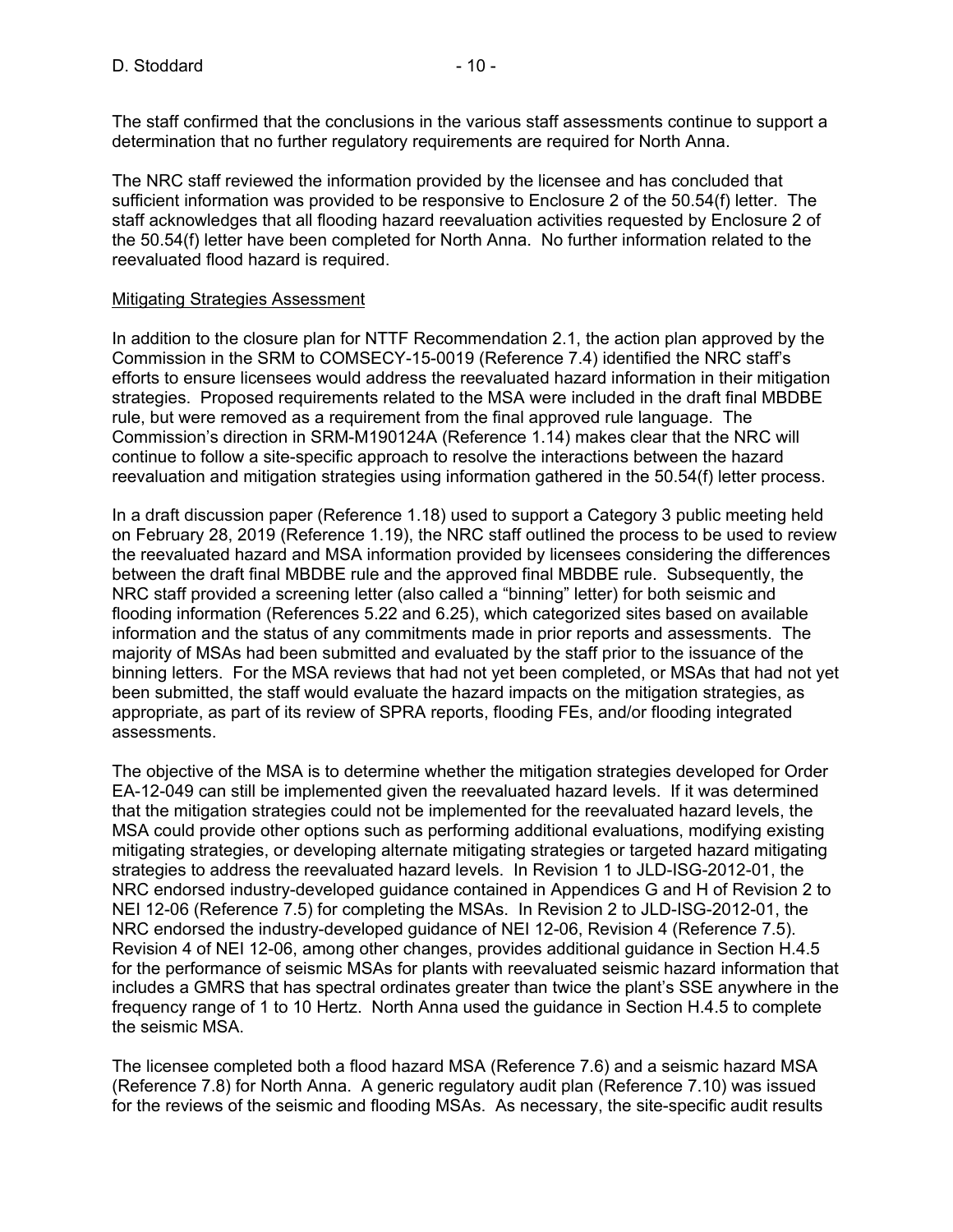are documented in the applicable staff assessment. The NRC staff reviewed the flood hazard MSA submittal and issued a staff assessment (Reference 7.7) documenting its review. The NRC staff concluded that the licensee has demonstrated that the mitigation strategies appropriately address the reevaluated flood hazard conditions. As discussed in the flooding binning letter (Reference 6.25), the staff re-visited this conclusion for the flood hazard MSA considering the final approved MBDBE rule. The staff confirmed that the conclusions in the flooding MSA staff assessment continue to support a determination that no further regulatory actions are required.

As noted in the seismic hazard binning letter (Reference 5.22), the staff suspended its review of the seismic MSA for North Anna and did not issue a staff assessment. The staff considered the licensee's seismic hazard MSA as part of its assessment of the SPRA report. The NRC staff appropriately considered the revised MBDBE rule in its staff assessment of the SPRA and confirmed that the conclusions in the various other staff assessments continue to support a determination that no further regulatory requirements are required for North Anna.

#### Walkdowns (Enclosures 3 and 4 of the 50.54(f) letter)

Enclosures 3 and 4 of the 50.54(f) letter requested that licensees perform plant walkdowns to verify compliance with the current licensing basis as it pertains to seismic and flood protection. By letter dated May 31, 2012 (Reference 8.2), the NRC endorsed industry-developed guidance contained in Technical Report EPRI 1025286, "Seismic Walkdown Guidance" (Reference 8.1), for the performance of the seismic walkdowns. By letter dated May 31, 2012 (Reference 9.2), the NRC endorsed industry-developed guidance contained in NEI 12-07, "Guidelines for Performing Verification Walkdowns of Plant Flood Protection Features" (Reference 9.1), for performance of the flooding walkdowns. The licensee provided a report for both the seismic and flooding walkdowns at North Anna (References 8.3 and 9.3). The NRC performed onsite inspections per TI 2515/188, "Inspection of Near-Term Task Force Recommendation 2.3 Seismic Walkdowns," and TI 2515/187, "Inspection of Near-Term Task Force Recommendation 2.3 Flooding Walkdowns," and documented the inspection results in a quarterly integrated inspection report (References 8.4 and 9.4). The NRC staff issued staff assessments for both the seismic and flooding walkdowns (References 8.6 and 9.5). Because there were inaccessible items identified during the initial licensee seismic walkdowns, the licensee submitted a subsequent seismic walkdown report after accessing the areas (Reference 8.5). The NRC documented its review of the subsequent walkdown report in the staff assessment (Reference 8.6).

The NRC staff reviewed the information provided by the licensee and determined that sufficient information was provided to be responsive to Enclosures 3 and 4 of the 50.54(f) letter. The staff acknowledges that all seismic and flooding walkdown activities requested by the 50.54(f) letter have been completed for North Anna.

### Communications and Staffing (Enclosure 5 of the 50.54(f) letter)

Enclosure 5 of the 50.54(f) letter requested licensees to assess their means to power equipment needed to communicate onsite and offsite during a prolonged station blackout event and to identify and implement enhancements to ensure that communications can be maintained during such an event. Also, licensees were requested to assess the staffing required to fill all necessary positions to respond to a multiunit event with impeded access to the site, or to an extended loss of all ac power for single unit sites. Licensees were requested to submit a written response to the information requests within 90 days, or provide a response within 60 days and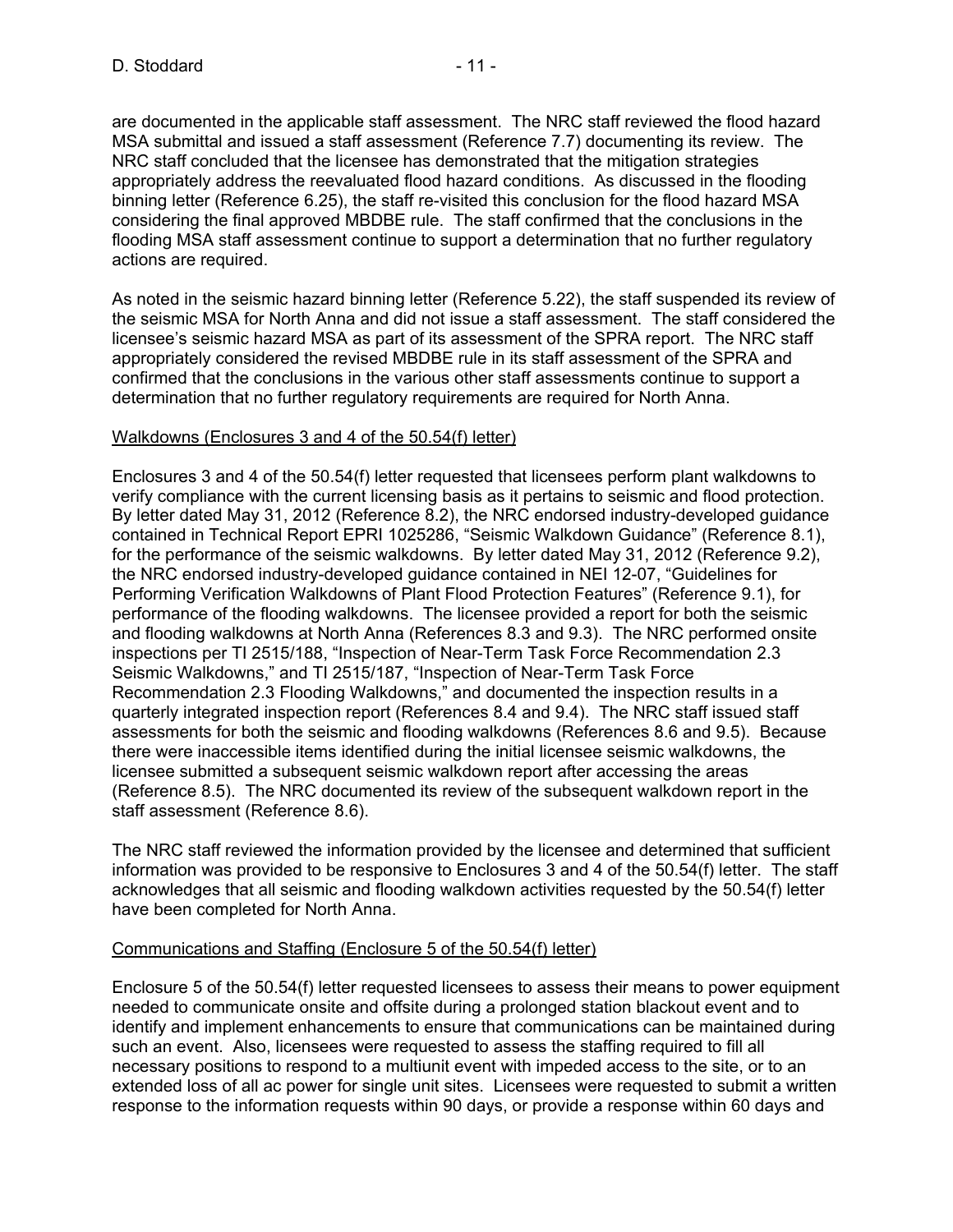describe an alternative course of action and estimated completion dates. The licensee proposed an alternative course of action and schedule for North Anna (Reference 10.2), which included a 90-day partial response (Reference 10.3). The NRC acknowledged the schedule changes in a letter dated July 26, 2012 (Reference 10.4).

By letter dated May 15, 2012 (Reference 10.1), the NRC endorsed industry-developed guidance contained in NEI 12-01, "Guideline for Assessing Beyond Design Basis Accident Response Staffing and Communications Capabilities," for the performance of the communications and staffing assessments. The licensee provided the communications assessment and implementation schedule for North Anna (Reference 10.5), and the NRC completed a staff assessment of the licensee's communications assessment (Reference 10.6).

Licensees responded to the staffing portion of the 50.54(f) letter in two phases to account for the implementation of mitigation strategies. Phase 1 staffing assessments were based on the existing station blackout coping strategies with an assumption of all reactors at the site being affected concurrently. The Phase 1 staffing assessment is required for multiunit sites and was completed for North Anna (Reference 10.7). In Phase 2, all licensees assessed the staffing necessary to carry out the mitigation strategies (Reference 10.9). The NRC staff issued staffing assessment response letters (References 10.8 and 10.10) for each submittal. The NRC performed an onsite inspection using TI 2515/191 to verify that the emergency communications and staffing plans at North Anna have been implemented as described by the licensee (Reference 10.11).

Proposed Regulatory Guide 1.228 (Agencywide Documents Access and Management System (ADAMS) Accession No. ML16218A236) was expected to endorse, with clarifications, NEI 12-01, NEI 13-06, "Enhancements to Emergency Response Capabilities for Beyond-Design-Basis Events and Severe Accidents" (Reference 11.16), and NEI 14-01, "Emergency Response Procedures and Guidelines for Beyond-Design-Basis Events and Severe Accidents" (Reference 11.7). However, the final MBDBE rule's language was revised to remove these requirements from the rule. The NRC staff canceled proposed Regulatory Guide 1.228 to reflect the approved changes in the final rule. The NRC will oversee the licensee's implementation of communications and staffing plans which support the mitigation strategies requirements through the ROP.

The NRC staff reviewed the information provided by the licensee and determined that sufficient information was provided to be responsive to Enclosure 5 of the 50.54(f) letter. The staff acknowledges that all emergency preparedness communications and staffing activities requested by Enclosure 5 of the 50.54(f) letter have been completed for North Anna. No further information related to the communications and staffing assessments is required.

### **Additional Industry Commitments**

### Update and Maintain Severe Accident Management Guidelines

The NRC staff provided the proposed MBDBE rule to the Commission on April 30, 2015 (Reference 11.1), in SECY-15-0065, "Proposed Rulemaking: Mitigation of Beyond-Design-Basis Events (RIN 3150-AJ49)" and the Commission issued the SRM to SECY-15-0065 on August 27, 2015 (Reference 11.2). The Commission approved publication of the proposed rule subject to removal of the proposed requirements pertaining to the SAMGs. The Commission also directed the staff to update the ROP to explicitly provide periodic oversight of industry's implementation of the SAMGs.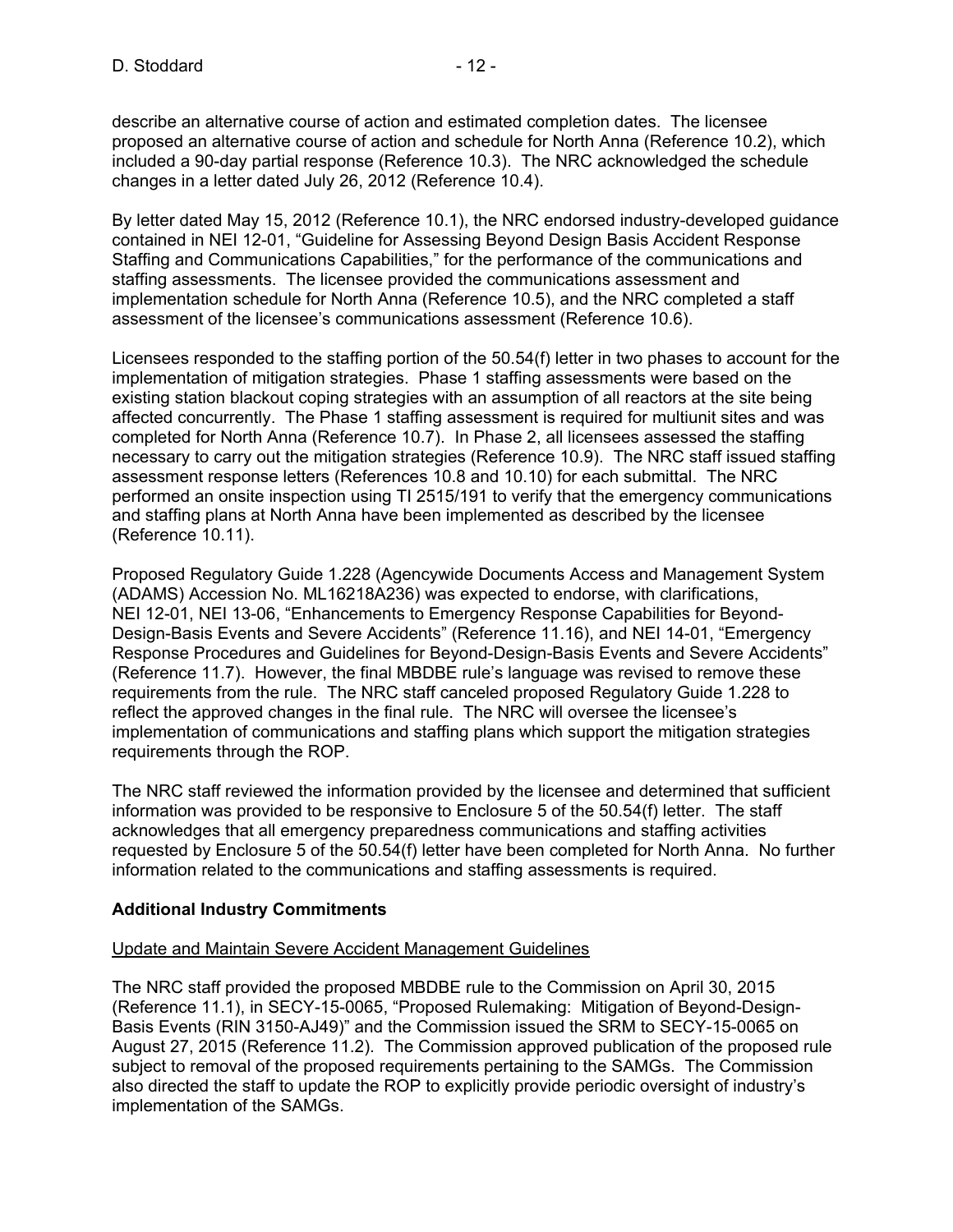By letter dated October 26, 2015 (Reference 11.3), NEI described the industry initiative, approved by the Nuclear Strategic Issues Advisory Committee as mandatory for all NEI members, to update and maintain the SAMGs. Specifically, each licensee will perform timely updates of their site-specific SAMGs based on revisions to generic severe accident technical guidelines. Licensees will also ensure that SAMGs are considered within plant configuration management processes. As noted in the NEI letter, the licensee provided a letter (Reference 11.4) to establish a site-specific regulatory commitment for North Anna.

In a letter to NEI dated February 23, 2016 (Reference 11.5), the staff outlined its approach for making changes to the ROP in accordance with the Commission direction. The staff engaged NEI and other stakeholders to identify the near-term and long-term changes to the ROP, consistent with the Commission direction and the licensees' near-term and long-term SAMG commitments. In November 2016, the staff revised Inspection Procedure (IP) 71111.18, "Plant Modifications" (Reference 11.6, effective January 1, 2017), to provide oversight of the initial inclusion of SAMGs within the plant configuration management processes to ensure that the SAMGs reflect changes to the facility over time. In November 2018, the staff published a revision to IP 71111.18 (Reference 11.6, effective January 1, 2019) to provide oversight of the site-specific incorporation of generic owner's groups SAMG guidance revisions.

#### Multiunit/Multisource Dose Assessments

In COMSECY-13-0010, "Schedule and Plans for Tier 2 Order on Emergency Preparedness for Japan Lessons Learned," dated March 27, 2013 (Reference 11.13), the NRC staff requested Commission approval to implement the NTTF recommendation concerning multiunit/multisource dose assessments by having licensees document their commitment to obtain multiunit/multisource dose assessment capability by the end of 2014, rather than by issuing an order. Multiunit dose assessment capabilities would be made generically applicable through subsequent rulemaking. The Commission approved the staff's requests in the SRM to COMSECY-13-0010, dated April 30, 2013 (Reference 11.14). The licensee commitments are documented in References 11.8 through 11.11.

The NRC staff included the multiunit/multisource dose assessment requirement in the proposed MBDBE rulemaking (Reference 11.1). However, in response to a public comment concerning the 10 CFR 50.109 backfitting justification for the proposed multiple source term dose assessment requirements, the NRC staff determined that this requirement did not meet the criteria for imposition under 10 CFR 50.109(a)(4)(ii). The NRC staff also concluded that this could not be justified as a compliance backfit or as a substantial safety improvement whose costs, both direct and indirect, would be justified considering the potential safety gain. Therefore, these requirements were removed from the draft final rule (Reference 1.13).

The licensee provided the requested information and stated that North Anna will have multiunit/multisource dose assessment capabilities (Reference 11.11) by December 31, 2014. The NRC acknowledged the licensee's submittal (Reference 11.12), verified the implementation of these dose assessment capabilities through inspection per TI 2515/191, and issued an inspection report (Reference 11.15).

### **CONCLUSION**

The NRC staff concludes that Virginia Electric and Power Company has implemented the NRC-mandated safety enhancements resulting from the lessons learned from the Fukushima Dai-ichi accident through its implementation of Orders EA-12-049 and EA-12-051 at North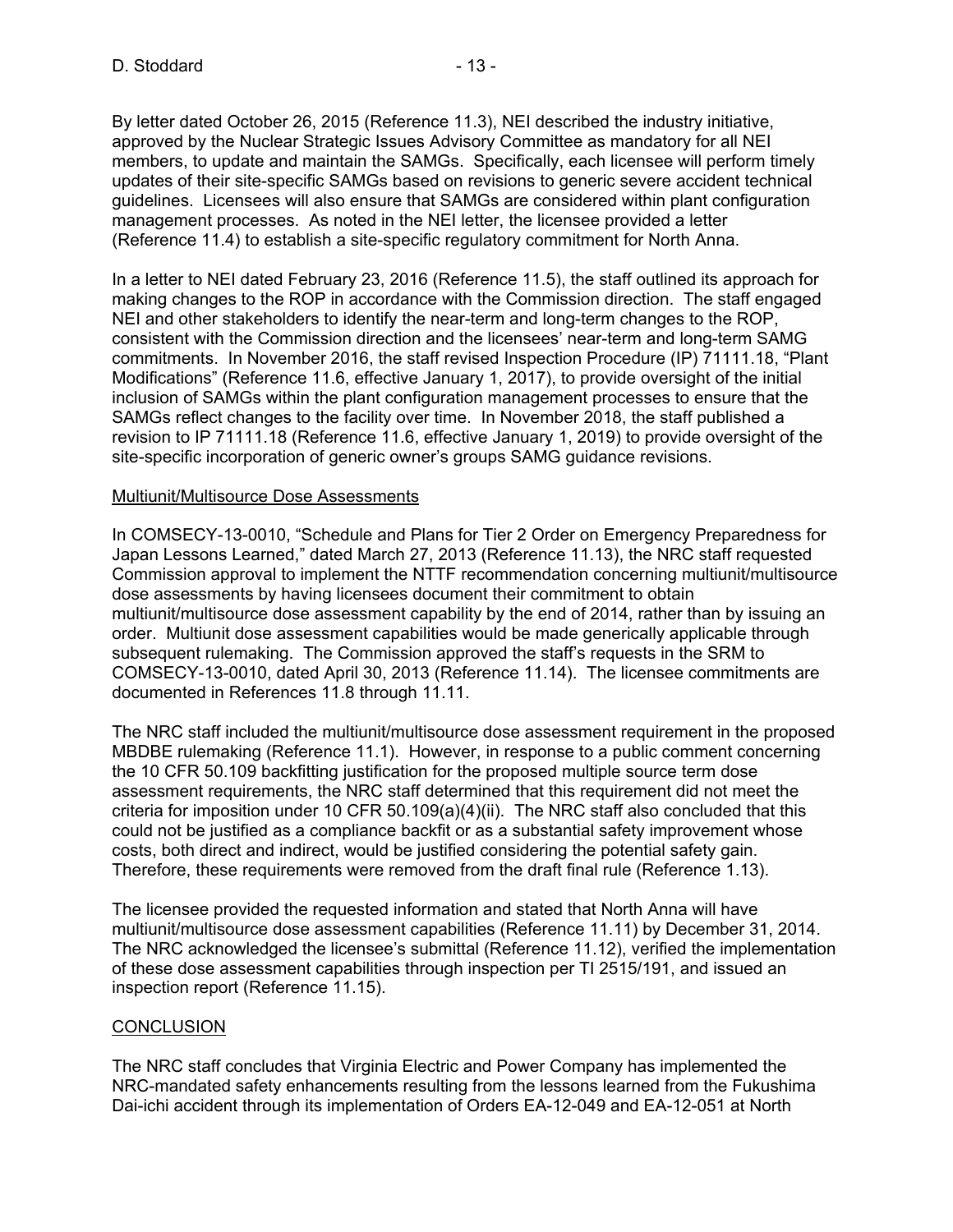Anna. The staff further concludes that the licensee has completed its response to the 50.54(f) letter for North Anna. No further regulatory decisionmaking is required for North Anna related to the Fukushima lessons-learned.

A listing of the applicable correspondence related to the Fukushima lessons-learned activities for North Anna is included as an enclosure to this letter.

If you have any questions, please contact me at 301-415-2621 or by e-mail at Robert.Bernardo@nrc.gov.

Sincerely,

### */RA/*

 Robert J. Bernardo, Project Manager Integrated Program Management and BDB Branch Division of Operating Reactor Licensing Office of Nuclear Reactor Regulation

Docket Nos. 50-338 and 50-339

Enclosure: Documents Related to Required Response

cc w/encl: Distribution via Listserv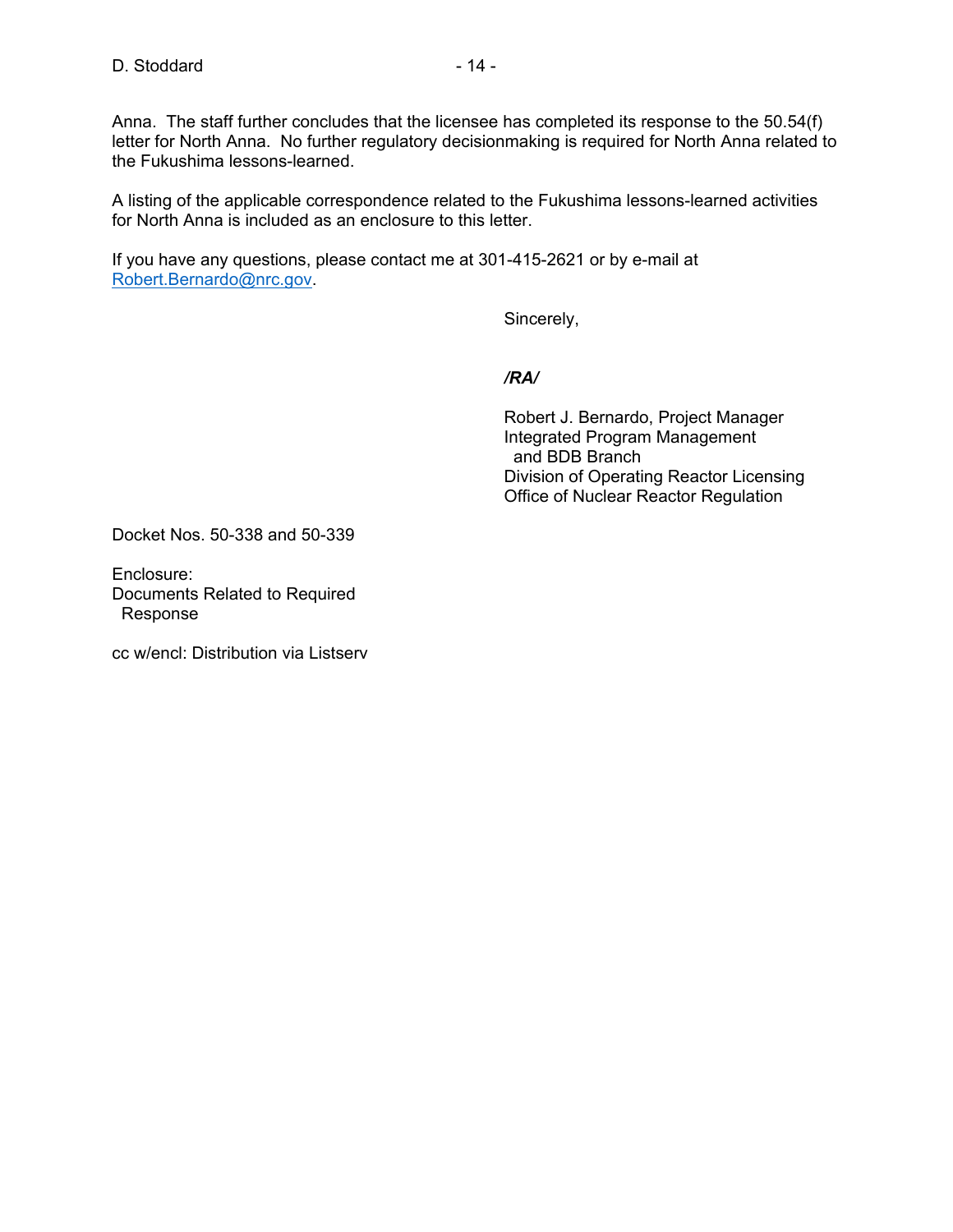## **Reference Documents Related to Required Response to the Lessons Learned from the Fukushima Dai-ichi Accident**

| <b>TABLE 1</b> |                                                                                                                           |                   |               |  |  |  |
|----------------|---------------------------------------------------------------------------------------------------------------------------|-------------------|---------------|--|--|--|
|                | Initial Actions in Response to the Events in Japan Caused by the Great Tōhoku<br><b>Earthquake and Subsequent Tsunami</b> |                   |               |  |  |  |
|                | ADAMS <sup>1</sup>                                                                                                        |                   |               |  |  |  |
| Ref            | <b>Document</b>                                                                                                           | Date              | Accession No. |  |  |  |
| 1.1            | NRC Information Notice 2011-05                                                                                            | March 18, 2011    | ML110760432   |  |  |  |
| 1.2            | NRC Follow-up to the Fukushima                                                                                            |                   |               |  |  |  |
|                | Dai-ichi Fuel Damage Event                                                                                                |                   |               |  |  |  |
|                | Temporary Instruction (TI)<br>2515/183                                                                                    | March 23, 2011    | ML11077A007   |  |  |  |
|                | NRC TI 2515/183 Inspection Report<br>2011-010                                                                             | May 13, 2011      | ML111330155   |  |  |  |
|                | NRC Integrated Inspection Report<br>2010-003 (TI 2515/183 follow up<br>inspection)                                        | July 28, 2011     | ML112092630   |  |  |  |
|                | Summary of Observations - TI-183                                                                                          | November 28, 2011 | ML11325A020   |  |  |  |
| 1.3            | NRC Tasking Memorandum, Staff<br>Requirements Memorandum (SRM) to<br>COMGBJ-11-0002                                       | March 23, 2011    | ML110820875   |  |  |  |
| 1.4            | NRC Availability and Readiness                                                                                            |                   |               |  |  |  |
|                | Inspection of SAMG                                                                                                        |                   |               |  |  |  |
|                | NRC Availability and Readiness<br>Inspection of SAMG - TI 2515/184                                                        | April 29, 2011    | ML11115A053   |  |  |  |
|                | NRC Integrated Inspection Report<br>2011-003 (TI 2515/184 inspection)                                                     | July 28, 2011     | ML112092630   |  |  |  |
|                | NRC TI 2515/184 Inspection<br>Results, Region 2 Summary                                                                   | June 2, 2011      | ML111530328   |  |  |  |
|                | NRC Summary of TI 2515/184<br><b>Results</b>                                                                              | June 6, 2011      | ML11154A109   |  |  |  |
| 1.5            | NRC Bulletin 2011-01, "Mitigating<br>Strategies"                                                                          |                   |               |  |  |  |
|                | NRC Bulletin 2011-01                                                                                                      | May 11, 2011      | ML111250360   |  |  |  |
|                | Licensee 30 day response to<br>BL 2011-01                                                                                 | June 7, 2011      | ML11164A020   |  |  |  |
|                | Licensee 60 day response to<br>BL 2011-01                                                                                 | July 11, 2011     | ML11194A011   |  |  |  |
|                | <b>NRC Request for Additional</b><br>Information (RAI) regarding<br>Licensee 60 day response to BL<br>2011-01             | November 17, 2011 | ML11314A189   |  |  |  |
|                | Licensee response to RAI                                                                                                  | December 15, 2011 | ML11355A154   |  |  |  |
|                | NRC Closeout of BL 2011-01 for<br>North Anna                                                                              | May 11, 2012      | ML12129A414   |  |  |  |
| 1.6            | NRC NTTF Report (SECY-11-0093)                                                                                            | July 12, 2011     | ML11186A950   |  |  |  |

 <sup>1</sup> Agencywide Documents Access and Management System (ADAMS)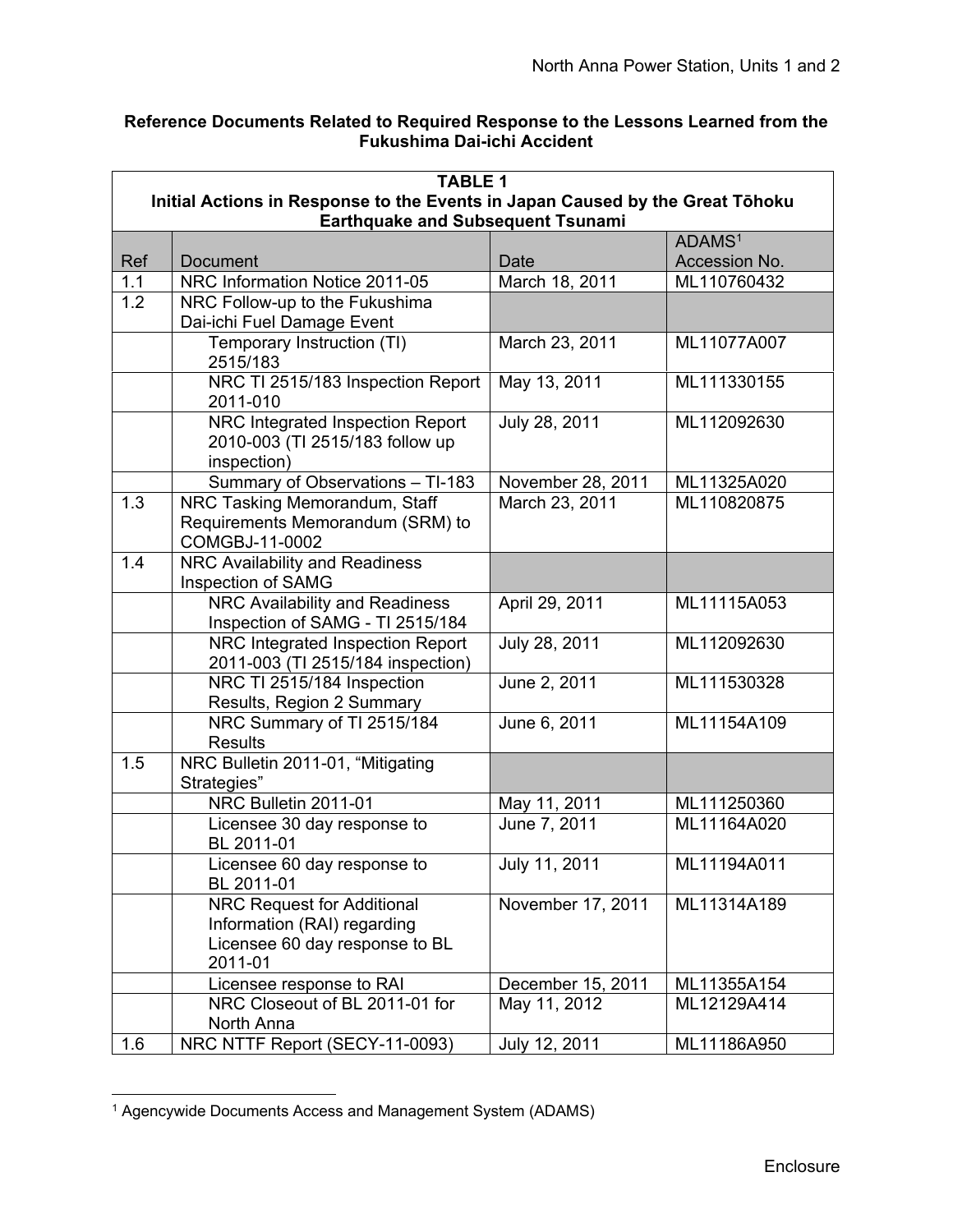| <b>TABLE 1</b> |                                                                               |                   |                    |
|----------------|-------------------------------------------------------------------------------|-------------------|--------------------|
|                | Initial Actions in Response to the Events in Japan Caused by the Great Tōhoku |                   |                    |
|                | <b>Earthquake and Subsequent Tsunami</b>                                      |                   | ADAMS <sup>1</sup> |
| Ref            | <b>Document</b>                                                               | <b>Date</b>       | Accession No.      |
| 1.7            | NRC SECY-11-0137, Prioritization of                                           |                   |                    |
|                | Recommended Actions to Be Taken in                                            |                   |                    |
|                | Response to Fukushima Lessons                                                 |                   |                    |
|                | Learned                                                                       |                   |                    |
|                | <b>NRC SECY-11-0137</b>                                                       | October 3, 2011   | ML11272A111        |
|                | SRM-SECY-11-0137                                                              | December 15, 2011 | ML113490055        |
| 1.8            | NRC Order EA-12-049                                                           | March 12, 2012    | ML12054A735        |
| 1.9            | NRC Order EA-12-050                                                           | March 12, 2012    | ML12054A694        |
| 1.10           | NRC Order EA-12-051                                                           | March 12, 2012    | ML12054A679        |
| 1.11           | NRC Request for Information Under                                             | March 12, 2012    | ML12053A340        |
|                | 10 CFR 50.54(f) (the 50.54(f) letter)                                         |                   |                    |
| 1.12           | NRC Order EA-13-109                                                           | June 6, 2013      | ML13143A321        |
| 1.13           | NRC SECY-16-0142, "Draft Final Rule:                                          | December 15, 2016 | ML16301A005        |
|                | Mitigation of Beyond-Design-Basis                                             |                   |                    |
|                | Events"                                                                       |                   |                    |
| 1.14           | SRM-M190124A: Affirmation Session-                                            | January 24, 2019  | ML19023A038        |
|                | SECY-16-0142: Final Rule: Mitigation                                          |                   |                    |
|                | of Beyond-Design-Basis Events (RIN                                            |                   |                    |
| 1.15           | 3150-AJ49) - Package<br>Final Rule: Mitigation of Beyond-                     | August 9, 2019    | ML19058A006        |
|                | Design-Basis Events (Package)                                                 |                   |                    |
| 1.16           | Regulatory Guide 1.226, Revision 0,                                           | June 30, 2019     | ML19058A012        |
|                | <b>Flexible Mitigation Strategies for</b>                                     |                   |                    |
|                | <b>Beyond-Design-Basis Events</b>                                             |                   |                    |
| 1.17           | Regulatory Guide 1.227, Revision 0,                                           | June 30, 2019     | ML19058A013        |
|                | Wide Range Spent Fuel Pool Level                                              |                   |                    |
|                | Instrumentation                                                               |                   |                    |
| 1.18           | NRC Staff Preliminary Process for                                             | February 14, 2019 | ML19037A443        |
|                | <b>Treatment of Reevaluated Seismic and</b>                                   |                   |                    |
|                | Flooding Hazard Information in Backfit                                        |                   |                    |
|                | Determinations                                                                |                   |                    |
| 1.19           | Category 3 Public Meeting to Discuss                                          | February 14, 2019 | ML19052A511        |
|                | <b>Staff's Preliminary Process for</b>                                        |                   |                    |
|                | <b>Treatment of Reevaluated Seismic and</b>                                   |                   |                    |
|                | Flooding Hazard Information in Backfit                                        |                   |                    |
|                | Determinations                                                                |                   |                    |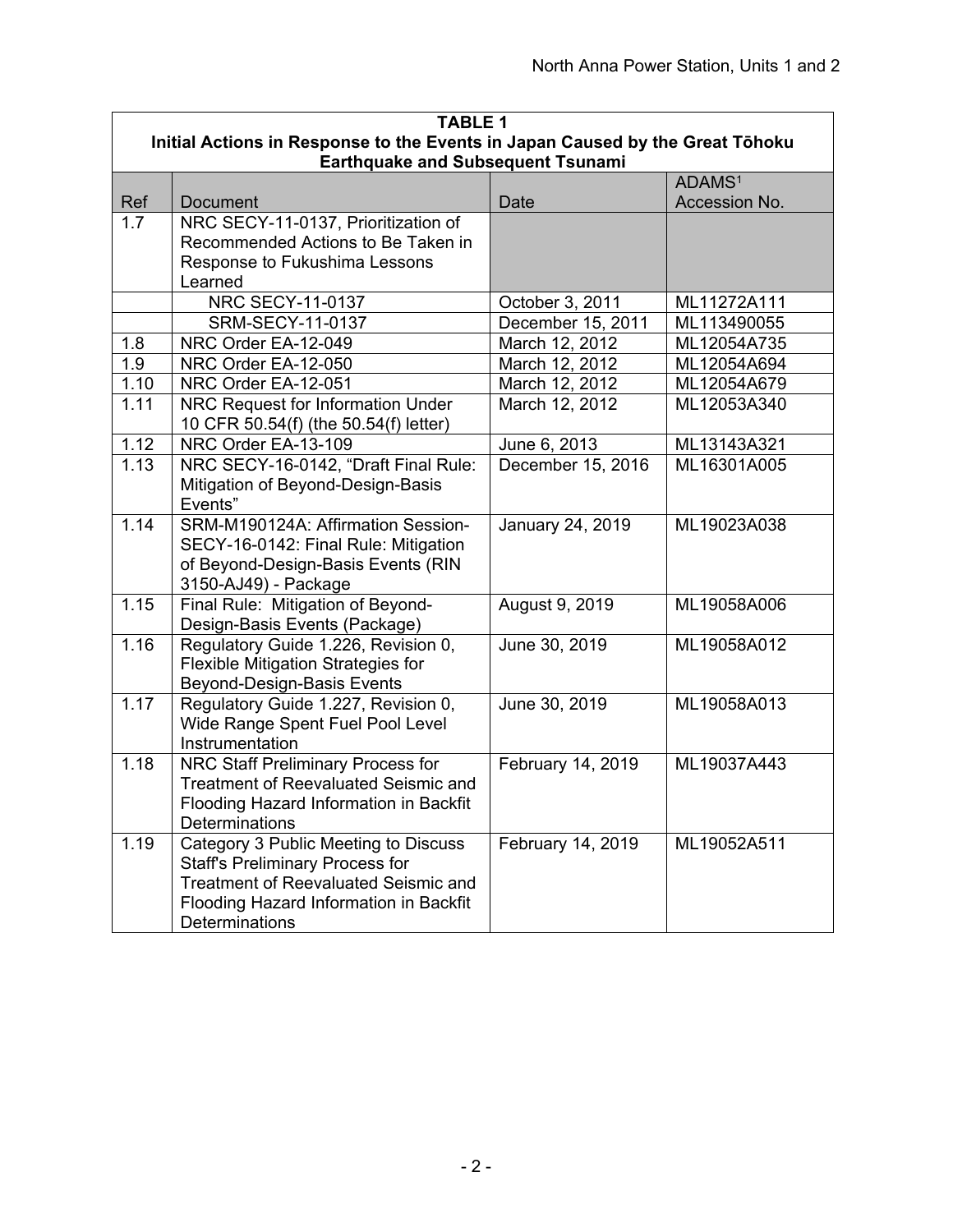| <b>TABLE 2</b> |                                                                                                            |                       |               |  |
|----------------|------------------------------------------------------------------------------------------------------------|-----------------------|---------------|--|
|                | Order Modifying Licenses with Regard to Requirements for Mitigation Strategies for                         |                       |               |  |
|                | Beyond-Design-Basis External Events - EA-12-049                                                            |                       |               |  |
|                |                                                                                                            |                       | <b>ADAMS</b>  |  |
| Ref            | <b>Document</b>                                                                                            | Date                  | Accession No. |  |
| 2.1            | Guidance for Compliance with EA-12-049 -<br>Diverse and Flexible Coping Strategies (FLEX)                  |                       |               |  |
|                | Industry Guidance on Diverse and Flexible                                                                  | August 21, 2012       | ML12242A378   |  |
|                | Coping Strategies (FLEX) NEI 12-06,<br>Revision 0                                                          |                       |               |  |
|                | NRC endorsement of NEI 12-06, Revision<br>0 - JLD-ISG-2012-01, Revision 0                                  | August 29, 2012       | ML12229A174   |  |
| 2.2            | Licensee Overall Integrated Plan (OIP)                                                                     |                       |               |  |
|                | Licensee OIP submittal                                                                                     | February 28, 2013     | ML13063A182   |  |
|                | OIP 1st six month status report                                                                            | April 30, 2013        | ML13126A207   |  |
|                | OIP 2nd six month status report                                                                            | August 23, 2013       | ML13242A012   |  |
|                | OIP 3rd six month status report                                                                            | February 27, 2014     | ML14069A012   |  |
|                | OIP 4th six month status report                                                                            | August 28, 2014       | ML14251A024   |  |
|                | OIP 5th six month status report                                                                            | March 2, 2015         | ML15069A233   |  |
| 2.3            | NRC Interim Staff Evaluation of OIP                                                                        | January 29, 2014      | ML13338A448   |  |
| 2.4            | NRC audit of EA-12-049 OIP                                                                                 |                       |               |  |
|                | NRC Notification of Audit of EA-12-049                                                                     | August 28, 2013       | ML13234A503   |  |
|                | NRC Site-Specific Audit Plan                                                                               | April 24, 2014        | ML14112A302   |  |
|                | <b>NRC Audit Report</b>                                                                                    | September 24,<br>2014 | ML14259A458   |  |
| 2.5            | Licensee Compliance Letter for EA-12-049 and<br>Final Integrated Plan (FIP)                                |                       |               |  |
|                | Licensee Compliance Letter for Unit 2                                                                      | December 8, 2014      | ML14349A320   |  |
|                | Licensee Compliance Letter for Unit 1 and<br>FIP for Units 1 and 2                                         | May 19, 2015          | ML15149A143   |  |
| 2.6            | NRC Safety Evaluation of Implementation of<br>EA-12-049                                                    | January 15, 2016      | ML15324A341   |  |
| 2.7            | NRC Inspection of Licensee Responses to<br>EA-12-049, EA-12-051, and Emergency<br>Preparedness Information |                       |               |  |
|                | NRC TI 2515/191                                                                                            | December 23, 2015     | ML15257A188   |  |
|                | NRC TI 2515/191 Inspection Report 2016-<br>008                                                             | March 30, 2016        | ML16091A340   |  |
| 2.8            | <b>Industry White Paper - National SAFER</b><br><b>Response Centers (NSRC)</b>                             | September 11,<br>2014 | ML14259A221   |  |
| 2.9            | NRC Staff Assessment of NSRCs                                                                              | September 26,<br>2014 | ML14265A107   |  |
| 2.10           | NRC Inspection of Implementation of<br>EA-12-049 Regarding the use of NSRC                                 |                       |               |  |
|                | NRC Inspection Procedure (IP) 43006                                                                        | September 30,<br>2016 | ML16273A318   |  |
|                | NRC Vendor Inspection of the Phoenix<br>NSRC Report No. 99901013/2016-201                                  | January 12, 2017      | ML17012A186   |  |
|                | NRC Vendor Inspection of the Memphis<br>NSRC Report No. 99901013/2017-201                                  | May 5, 2017           | ML17117A576   |  |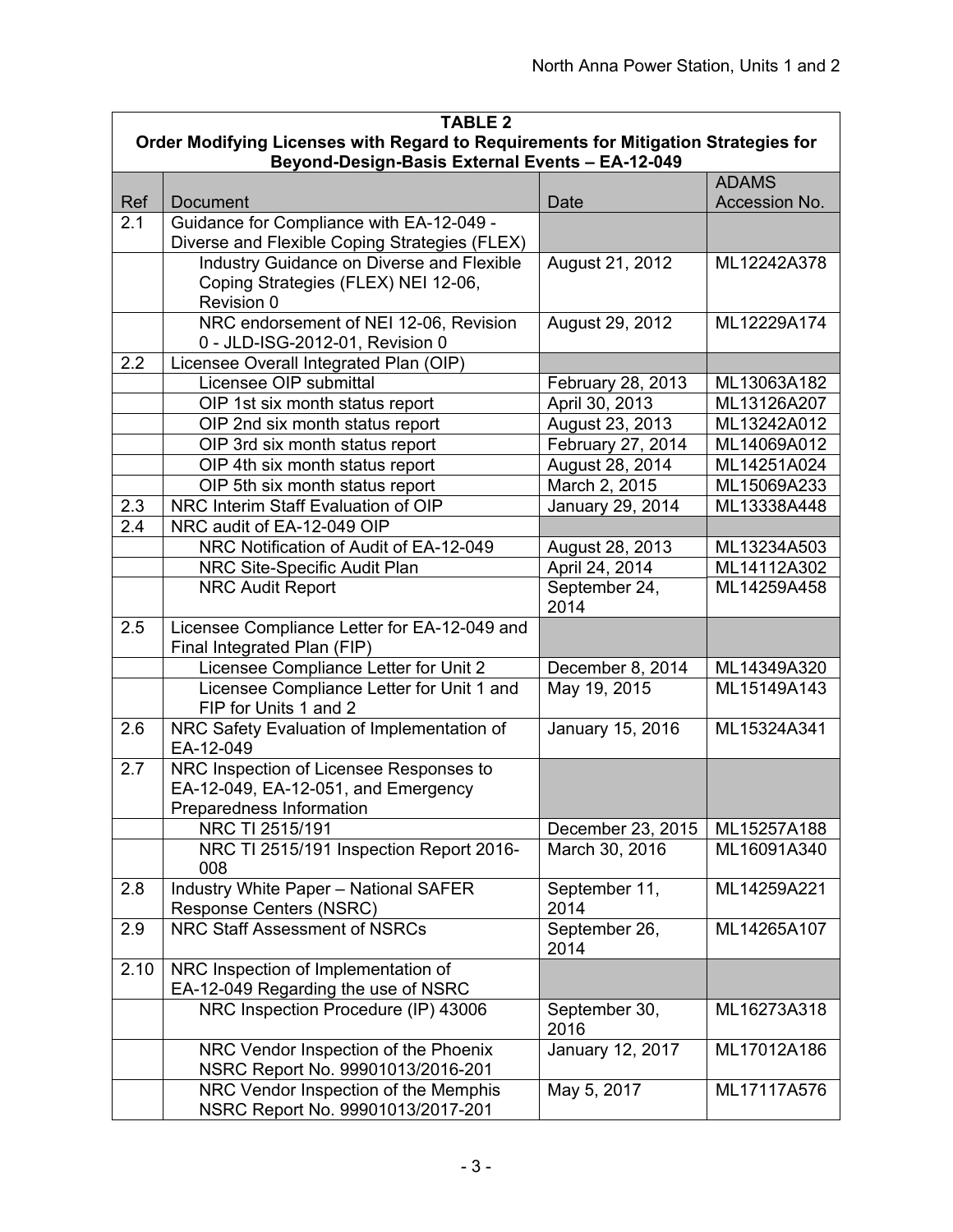| <b>TABLE 2</b><br>Order Modifying Licenses with Regard to Requirements for Mitigation Strategies for<br>Beyond-Design-Basis External Events - EA-12-049 |                                               |                       |               |
|---------------------------------------------------------------------------------------------------------------------------------------------------------|-----------------------------------------------|-----------------------|---------------|
|                                                                                                                                                         |                                               |                       | <b>ADAMS</b>  |
| Ref                                                                                                                                                     | Document                                      | Date                  | Accession No. |
| 2.11                                                                                                                                                    | Addenda I and II to industry NSRC white paper | May 24, 2018          | ML18150A658   |
| 2.12                                                                                                                                                    | NRC Updated Staff Assessment of NSRCs         | September 20,<br>2018 | ML18157A014   |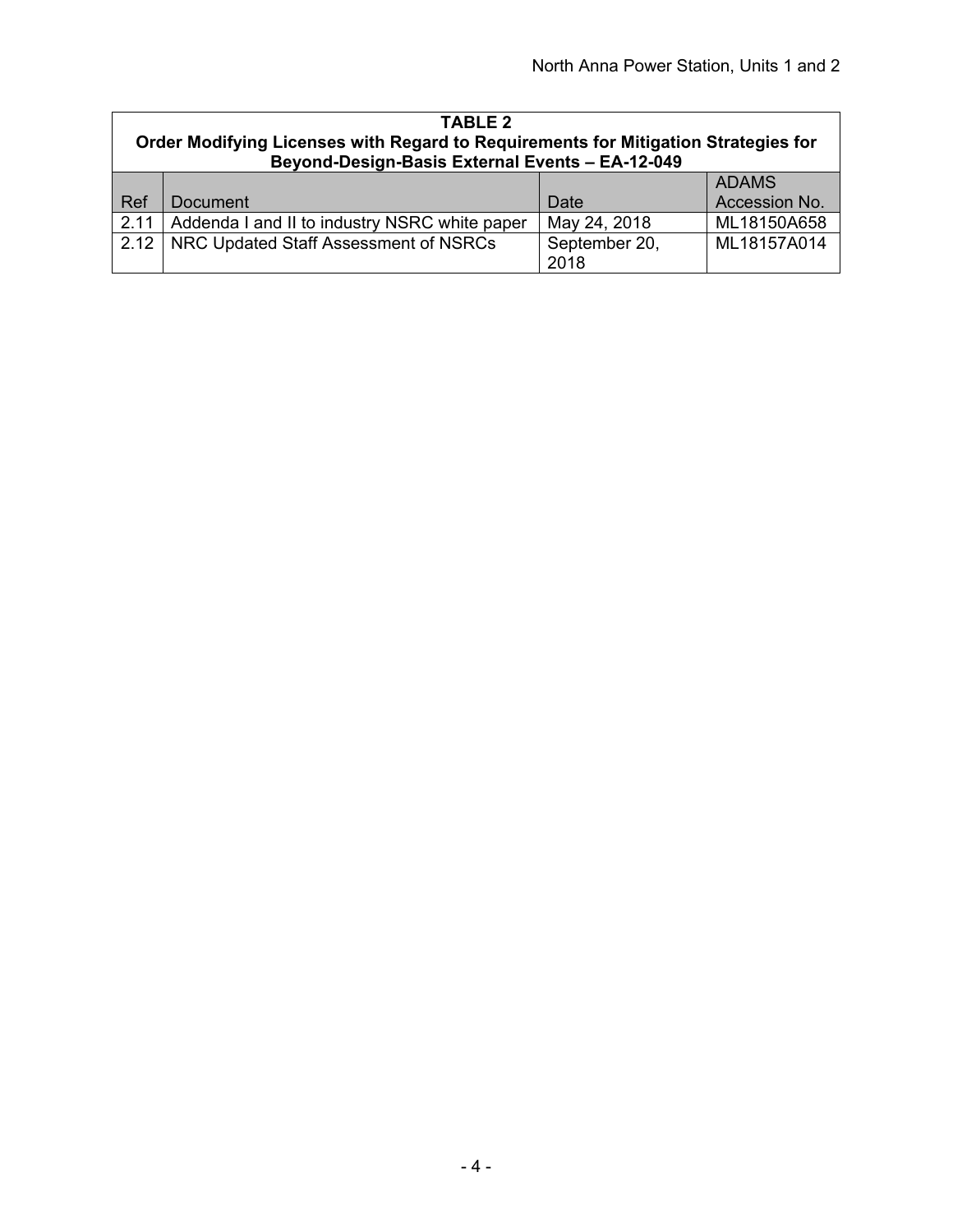| <b>TABLE 3</b> |                                                                                                 |                       |               |
|----------------|-------------------------------------------------------------------------------------------------|-----------------------|---------------|
|                | Order Modifying Licenses with Regard to Reliable Spent Fuel Pool Instrumentation -<br>EA-12-051 |                       |               |
|                |                                                                                                 |                       | <b>ADAMS</b>  |
| Ref            | Document                                                                                        | Date                  | Accession No. |
| 3.1            | Guidance for Compliance with EA-12-051 -                                                        |                       |               |
|                | Spent Fuel Pool Instrumentation (SFPI)                                                          |                       |               |
|                | Industry Guidance for Compliance with<br>EA-12-051 - NEI 12-02, Revision 1                      | August 2012           | ML12240A307   |
|                | NRC endorsement of NEI 12-02, Revision<br>1 - JLD-ISG-2012-03, Revision 0                       | August 29, 2012       | ML12221A339   |
| 3.2            | Licensee Overall Integrated Plan (OIP)                                                          |                       |               |
|                | Licensee OIP                                                                                    | February 28, 2013     | ML13063A017   |
|                | OIP 1st six month status report                                                                 | August 23, 2013       | ML13242A015   |
|                | OIP 2nd six month status report                                                                 | February 27, 2014     | ML14069A009   |
|                | OIP 3rd six month status report                                                                 | August 26, 2014       | ML14245A401   |
| 3.3            | NRC Interim Staff Evaluation of OIP                                                             | November 1, 2013      | ML13281A648   |
| 3.4            | NRC Audit of EA-12-051                                                                          |                       |               |
|                | NRC Notification of Audit of EA-12-051                                                          | March 26, 2014        | ML14083A620   |
|                | NRC Audit Report of Westinghouse SFPI                                                           | August 18, 2014       | ML14211A346   |
|                | design specifications                                                                           |                       |               |
|                | NRC Site-Specific Audit Plan                                                                    | April 24, 2014        | ML14112A302   |
|                | <b>NRC Audit Report</b>                                                                         | September 24,<br>2014 | ML14259A459   |
| 3.5            | Licensee Compliance Letter for EA-12-051                                                        | December 3, 2014      | ML14342B005   |
| 3.6            | NRC Safety Evaluation of Implementation of<br>EA-12-051                                         | January 15, 2016      | ML15324A341   |
| 3.7            | NRC Inspection of Licensee Responses to                                                         |                       |               |
|                | EA-12-049, EA-12-051, and Emergency                                                             |                       |               |
|                | Preparedness Information                                                                        |                       |               |
|                | NRC TI 2515/191                                                                                 | December 23, 2015     | ML15257A188   |
|                | NRC TI 2515/191 Inspection Report 2016-                                                         | March 30, 2016        | ML16091A340   |
|                | 008                                                                                             |                       |               |

Note: Table 4 relates to the Hardened Containment Vent System and is not applicable to North Anna.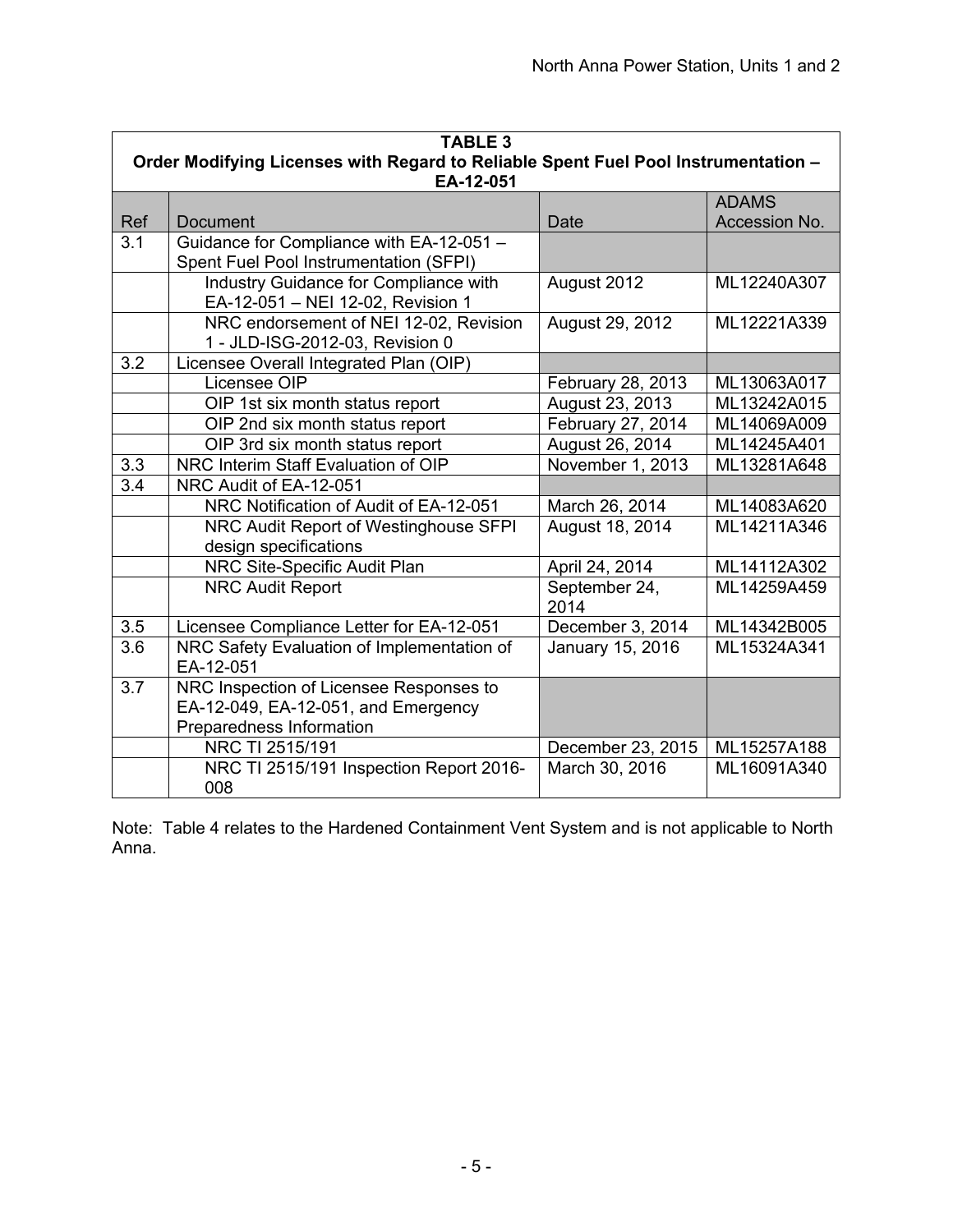| <b>TABLE 5</b> |                                                                                                                                                   |                       |               |
|----------------|---------------------------------------------------------------------------------------------------------------------------------------------------|-----------------------|---------------|
|                | Request for Information under Title 10 of the Code of Federal Regulations, Section                                                                |                       |               |
|                | 50.54(f), Enclosure 1: Recommendation 2.1 Seismic Hazard Reevaluation                                                                             |                       | <b>ADAMS</b>  |
| Ref            | Document                                                                                                                                          | Date                  | Accession No. |
|                | <b>Guidance Documents</b>                                                                                                                         |                       |               |
| 5.1            | Screening, Prioritization and Implementation                                                                                                      |                       |               |
|                | Details (SPID)                                                                                                                                    |                       |               |
|                | Industry Guidance (SPID) -<br>EPRI 1025287                                                                                                        | November 2012         | ML12333A170   |
|                | NRC letter endorsing SPID                                                                                                                         | February 15, 2013     | ML12319A074   |
| 5.2            | NRC guidance for performing a Seismic<br>Margin Assessment (SMA) -<br>JLD-ISG-2012-04                                                             | November 16, 2012     | ML12286A029   |
| 5.3            | <b>Expedited Seismic Evaluation Process</b><br>(ESEP)                                                                                             |                       |               |
|                | Industry Letter - Proposed path forward<br>for NTTF Recommendation 2.1: Seismic                                                                   | April 9, 2013         | ML13101A345   |
|                | <b>Industry Guidance - Expedited Seismic</b><br>Evaluation Process (ESEP) - EPRI<br>3002000704                                                    | April 2013            | ML13102A142   |
|                | NRC letter endorsing the ESEP approach.<br>Extension of ESEP due date to 3/31/14 for<br>Central and Eastern U.S. (CEUS) sites                     | May 7, 2013           | ML13106A331   |
| 5.4            | Industry letter on relay chatter review                                                                                                           | October 3, 2013       | ML13281A308   |
| 5.5            | NRC letter with guidance on the content of<br>seismic reevaluation submittals (includes<br>operability and reportability discussions)             | February 20, 2014     | ML14030A046   |
| 5.6            | Industry letter on seismic risk evaluations for<br><b>CEUS plants</b>                                                                             | March 12, 2014        | ML14083A596   |
| 5.7            | NRC background paper - Probabilistic seismic<br>hazard analysis                                                                                   | May 20, 2014          | ML14140A648   |
|                | <b>Seismic Hazard Screening Report (SHSR)</b>                                                                                                     |                       |               |
| 5.8            | <b>Licensee SHSR</b>                                                                                                                              |                       |               |
|                | Partial SHSR - Subsurface materials and<br>properties and base case velocity profiles                                                             | September 12,<br>2013 | ML13259A042   |
|                | <b>Final SHSR</b>                                                                                                                                 | March 31, 2014        | ML14092A416   |
| 5.9            | NRC Staff Assessment of Reevaluated                                                                                                               | April 20, 2015        | ML15057A249   |
|                | Seismic Hazard Information                                                                                                                        |                       |               |
|                | <b>Screening and Prioritization Results</b>                                                                                                       |                       |               |
| 5.10           | NRC Letter - Seismic screening and                                                                                                                |                       |               |
|                | prioritization results                                                                                                                            |                       |               |
|                | Central and Eastern US (CEUS) plants                                                                                                              | May 9, 2014           | ML14111A147   |
|                | Western US (WUS) plants                                                                                                                           | May 13, 2015          | ML15113B344   |
| 5.11           | NRC Letter - Updated seismic screening and<br>prioritization results                                                                              | October 3, 2014       | ML14258A043   |
| 5.12           | NRC letter regarding development of Seismic<br>Risk Evaluations - suitability of updated<br>seismic hazard information for further<br>assessments | December 10, 2014     | ML14307B707   |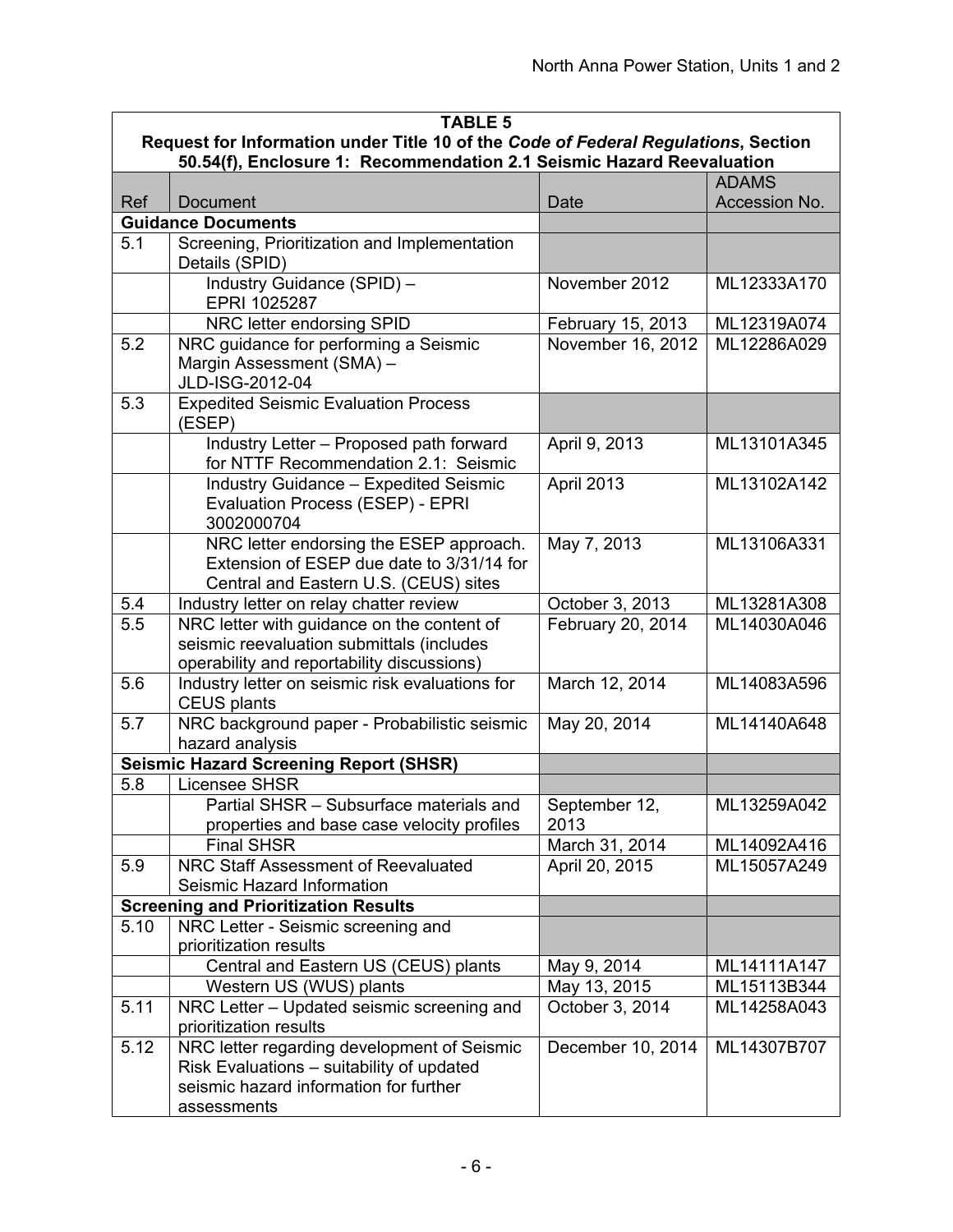| <b>TABLE 5</b>     |                                                                                                                                                             |                       |               |
|--------------------|-------------------------------------------------------------------------------------------------------------------------------------------------------------|-----------------------|---------------|
|                    | Request for Information under Title 10 of the Code of Federal Regulations, Section<br>50.54(f), Enclosure 1: Recommendation 2.1 Seismic Hazard Reevaluation |                       |               |
|                    |                                                                                                                                                             |                       | <b>ADAMS</b>  |
| Ref                | <b>Document</b>                                                                                                                                             | Date                  | Accession No. |
| 5.13               | <b>ESEP Submittal and Evaluation</b>                                                                                                                        |                       |               |
|                    | <b>Licensee ESEP Submittal</b>                                                                                                                              | December 7, 2014      | ML14357A059   |
|                    | NRC Response Letter for the ESEP                                                                                                                            | July 7, 2015          | ML15182A392   |
|                    | Submittal                                                                                                                                                   |                       |               |
|                    | <b>Additional Guidance Documents</b>                                                                                                                        |                       |               |
| 5.14               | <b>High Frequency Program Application</b>                                                                                                                   |                       |               |
|                    | Guidance                                                                                                                                                    |                       |               |
|                    | <b>Industry High Frequency Application</b><br>Guidance - EPRI 3002004396                                                                                    | July 30, 2015         | ML15223A095   |
|                    | NRC letter endorsing High Frequency                                                                                                                         | September 17,         | ML15218A569   |
|                    | <b>Application Guidance</b>                                                                                                                                 | 2015                  |               |
| 5.15               | <b>Spent Fuel Pool Evaluation Guidance</b>                                                                                                                  |                       |               |
|                    | Industry SFP evaluation guidance -<br>EPRI 3002007148                                                                                                       | February 23, 2016     | ML16055A017   |
|                    | NRC letter endorsing SFP evaluation                                                                                                                         | March 17, 2016        | ML15350A158   |
|                    | guidance                                                                                                                                                    |                       |               |
| 5.16               | NRC Letter - Treatment of Seismic and                                                                                                                       | September 29,         | ML15127A401   |
|                    | Flooding Hazard Reevaluations in the Design                                                                                                                 | 2015                  |               |
|                    | and Licensing Basis                                                                                                                                         |                       |               |
| 5.17               | NRC Guidance for Regulatory                                                                                                                                 | September 21,         | ML16237A103   |
|                    | Decisionmaking of reevaluated flooding and                                                                                                                  | 2016                  |               |
|                    | seismic hazards                                                                                                                                             |                       |               |
| <b>Evaluations</b> | <b>Final Determinations of Required Seismic</b>                                                                                                             |                       |               |
| 5.18               | NRC Final Determination of Required Seismic                                                                                                                 | October 27, 2015      | ML15194A015   |
|                    | Evaluations                                                                                                                                                 |                       |               |
| 5.19               | Licensee Required Seismic Evaluation                                                                                                                        |                       |               |
|                    | <b>Submittals</b>                                                                                                                                           |                       |               |
|                    | <b>High Frequency Confirmation</b>                                                                                                                          | In SPRA               | In SPRA       |
|                    | <b>Spent Fuel Pool Evaluation</b>                                                                                                                           | December 14, 2017     | ML17354A160   |
|                    | <b>Relay Chatter Evaluation</b>                                                                                                                             | Not Required          | Not Required  |
|                    | Seismic Probabilistic Risk Assessment                                                                                                                       | March 28, 2018        | ML18093A445   |
|                    | (SPRA)                                                                                                                                                      |                       |               |
|                    | <b>SPRA Supplement</b>                                                                                                                                      | March 7, 2019         | ML19071A114   |
| 5.20               | Audit plan of seismic evaluations submittals                                                                                                                | July 6, 2017          | ML17177A446   |
| 5.21               | NRC Staff Assessment of Seismic Evaluations                                                                                                                 |                       |               |
|                    | <b>High Frequency Confirmation</b>                                                                                                                          | In SPRA               | In SPRA       |
|                    | <b>Spent Fuel Pool Evaluation</b>                                                                                                                           | June 22, 2018         | ML18165A412   |
|                    | <b>Relay Chatter Evaluation</b>                                                                                                                             | Not Required          | Not Required  |
|                    | <b>SPRA Response Letter</b>                                                                                                                                 | April 25, 2019        | ML19052A522   |
|                    | <b>SPRA Response Letter Correction</b>                                                                                                                      | September 25,<br>2019 | ML19248C742   |
| 5.22               | <b>NRC Treatment of Reevaluated Seismic</b>                                                                                                                 | July 3, 2019          | ML19140A307   |
|                    | Hazard Information (seismic binning letter)                                                                                                                 |                       |               |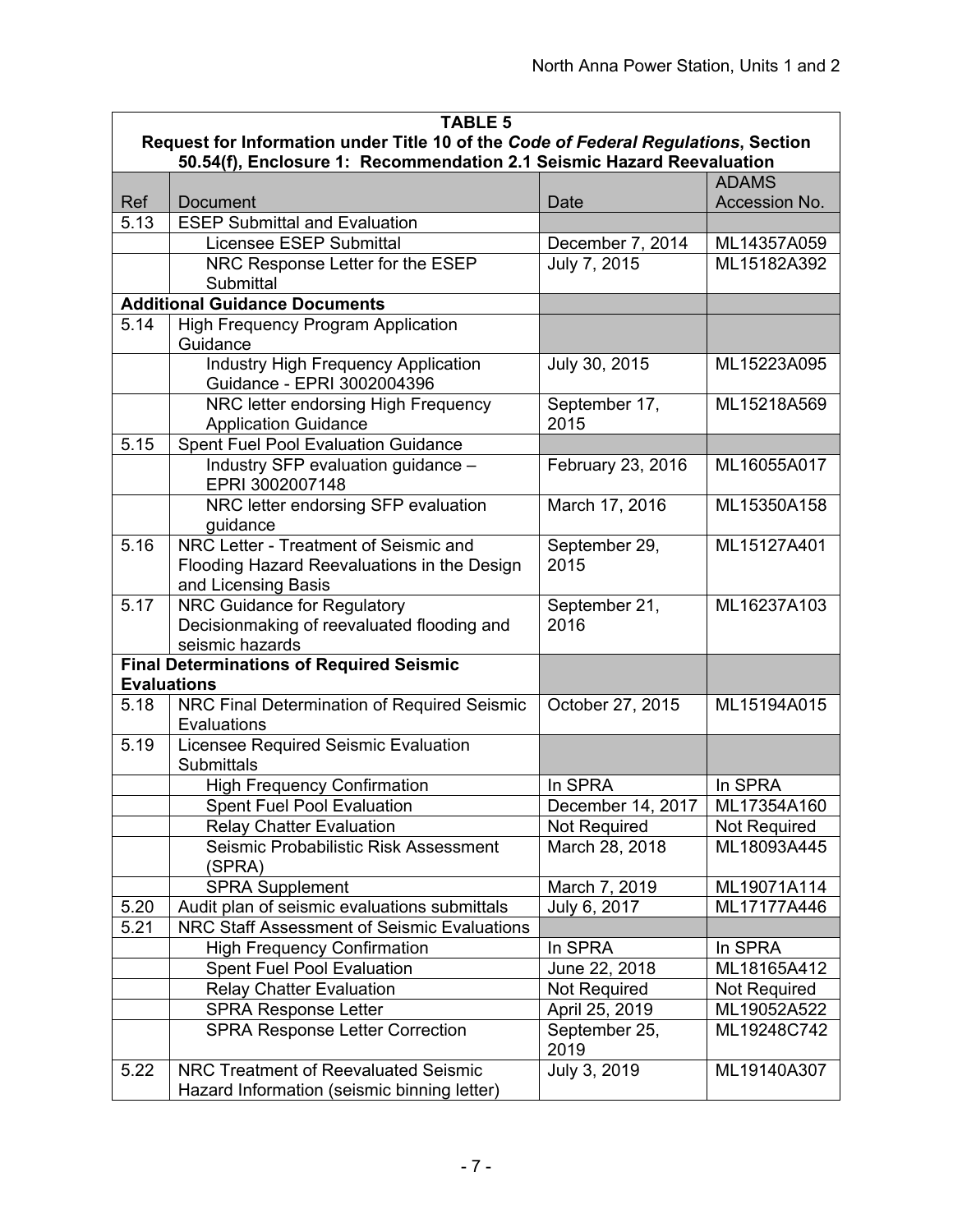|      | <b>TABLE 6</b>                                                                                                                                                      |                       |                     |  |
|------|---------------------------------------------------------------------------------------------------------------------------------------------------------------------|-----------------------|---------------------|--|
|      | Request for Information under Title 10 of the Code of Federal Regulations, Section                                                                                  |                       |                     |  |
|      | 50.54(f), Enclosure 2: Recommendation 2.1 Flooding Hazard Reevaluation                                                                                              |                       |                     |  |
|      |                                                                                                                                                                     |                       | <b>ADAMS</b>        |  |
| Ref  | <b>Document</b>                                                                                                                                                     | Date                  | Accession No.       |  |
|      | <b>Initial Guidance Documents</b>                                                                                                                                   |                       |                     |  |
| 6.1  | NRC prioritization of plants for completing<br>flood hazard reevaluations                                                                                           | May 11, 2012          | ML12097A509         |  |
| 6.2  | NRC-issued guidance for performing an<br>integrated assessment for external flooding<br>(JLD-ISG-2012-05)                                                           | November 30, 2012     | ML12311A214         |  |
| 6.3  | NRC letter to industry describing when an<br>integrated assessment is expected                                                                                      | December 3, 2012      | ML12326A912         |  |
| 6.4  | NRC-issued guidance for performing a<br>tsunami, surge, or seiche hazard assessment<br>(JLD-ISG-2012-06)                                                            | January 4, 2013       | ML12314A412         |  |
| 6.5  | NRC letter to industry with guidance on the<br>content of flooding reevaluation submittals                                                                          | March 1, 2013         | ML13044A561         |  |
| 6.6  | NRC-issued guidance for assessing flooding<br>hazards due to dam failure (JLD-ISG-2013-01)                                                                          | July 29, 2013         | ML13151A153         |  |
|      | <b>Flood Hazard Reevaluation Report</b>                                                                                                                             |                       |                     |  |
| 6.7  | Licensee FHRR Submittal Package                                                                                                                                     | March 11, 2013        | ML13318A090         |  |
| 6.8  | <b>FHRR Regulatory Audit</b>                                                                                                                                        | Not Required          | <b>Not Required</b> |  |
| 6.9  | NRC Inspection of licensee interim actions (if<br>applicable)                                                                                                       |                       |                     |  |
|      | NRC TI 2515/190, Revision 0, Inspection<br>of proposed interim actions as a result of<br><b>FHRR</b>                                                                | August 30, 2013       | ML13217A436         |  |
|      | NRC TI 2515/190 inspection report 2013-<br>005                                                                                                                      | February 10, 2014     | ML14041A423         |  |
| 6.10 | NRC Interim Staff Response to Reevaluated<br><b>Flood Hazards</b>                                                                                                   | See FHRR SA           | See FHRR SA         |  |
| 6.11 | NRC Staff Assessment of FHRR                                                                                                                                        | September 25,<br>2015 | ML15238A844         |  |
|      | <b>Modified Approach to Flood Hazard Reevaluations</b>                                                                                                              |                       |                     |  |
| 6.12 | NRC extension of due dates for Integrated<br>Assessment reports                                                                                                     | November 21, 2014     | ML14303A465         |  |
| 6.13 | NRC COMSECY-14-0037, "Integration of<br>Mitigating Strategies for Beyond-Design-Basis<br><b>External Events and the Reevaluation of</b><br><b>Flooding Hazards"</b> | November 21, 2014     | ML14309A256         |  |
| 6.14 | NRC SRM for COMSECY-14-0037                                                                                                                                         | March 30, 2015        | ML15089A236         |  |
| 6.15 | NRC letter on second extension of due date<br>for flooding integrated assessment reports                                                                            | May 26, 2015          | ML15112A051         |  |
| 6.16 | NRC COMSECY-15-0019 "Closure Plan for<br>the Reevaluation of Flooding Hazards"                                                                                      | June 30, 2015         | ML15153A104         |  |
| 6.17 | NRC SRM-COMSECY-15-0019                                                                                                                                             | July 28, 2015         | ML15209A682         |  |
| 6.18 | NRC letter describing the graded approach to<br>flood hazard reevaluation directed by<br>SRM-COMSECY-14-0037                                                        | September 1, 2015     | ML15174A257         |  |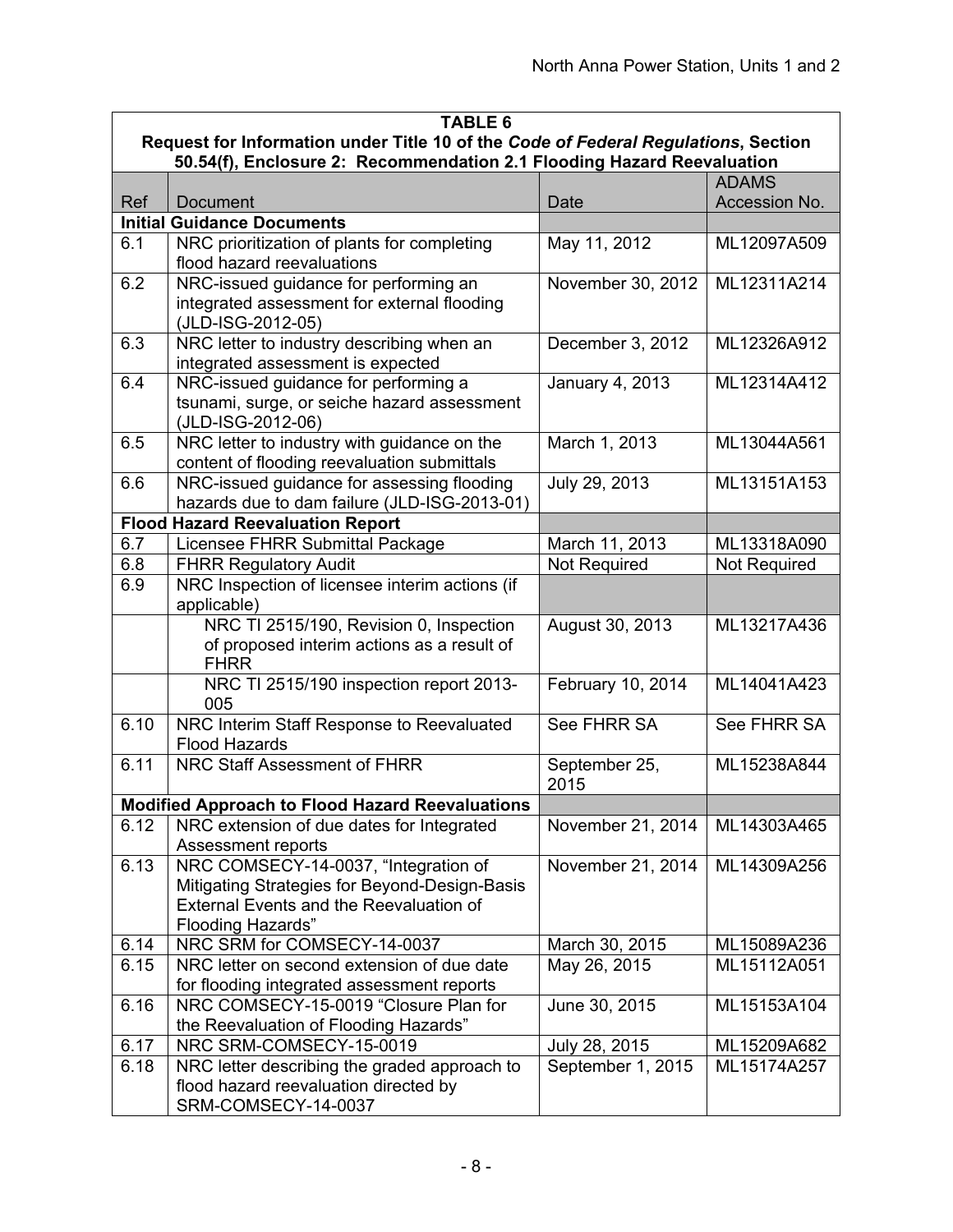| <b>TABLE 6</b>                                                                                                                                               |                                                                                                             |                       |               |  |  |  |
|--------------------------------------------------------------------------------------------------------------------------------------------------------------|-------------------------------------------------------------------------------------------------------------|-----------------------|---------------|--|--|--|
| Request for Information under Title 10 of the Code of Federal Regulations, Section<br>50.54(f), Enclosure 2: Recommendation 2.1 Flooding Hazard Reevaluation |                                                                                                             |                       |               |  |  |  |
|                                                                                                                                                              | <b>ADAMS</b>                                                                                                |                       |               |  |  |  |
| Ref                                                                                                                                                          | Document                                                                                                    | Date                  | Accession No. |  |  |  |
| 6.19                                                                                                                                                         | <b>Flooding Assessment Guidance</b>                                                                         |                       |               |  |  |  |
|                                                                                                                                                              | NEI 16-05, "External Flooding Assessment<br>Guidelines"                                                     | June 2016             | ML16165A178   |  |  |  |
|                                                                                                                                                              | NRC endorsement of NEI 16-05 -<br>JLD-ISG-2016-01                                                           | July 11, 2016         | ML16162A301   |  |  |  |
| 6.20                                                                                                                                                         | Licensee Focused Evaluation                                                                                 | June 29, 2017         | ML17186A084   |  |  |  |
| 6.21                                                                                                                                                         | NRC Staff Assessment of Focused Evaluation                                                                  | December 15, 2017     | ML17325B644   |  |  |  |
| 6.22                                                                                                                                                         | NRC Generic FE and IA Regulatory Audit Plan                                                                 | July 18, 2017         | ML17192A452   |  |  |  |
| 6.23                                                                                                                                                         | NRC Letter - Treatment of Seismic and<br>Flooding Hazard Reevaluations in the Design<br>and Licensing Basis | September 29,<br>2015 | ML15127A401   |  |  |  |
| 6.24                                                                                                                                                         | NRC Guidance for Regulatory Decisionmaking<br>of reevaluated flooding and seismic hazards                   | September 21,<br>2016 | ML16237A103   |  |  |  |
| 6.25                                                                                                                                                         | NRC Treatment of Reevaluated Flooding<br>Hazard Information (flooding binning letter)                       | August 20, 2019       | ML19067A247   |  |  |  |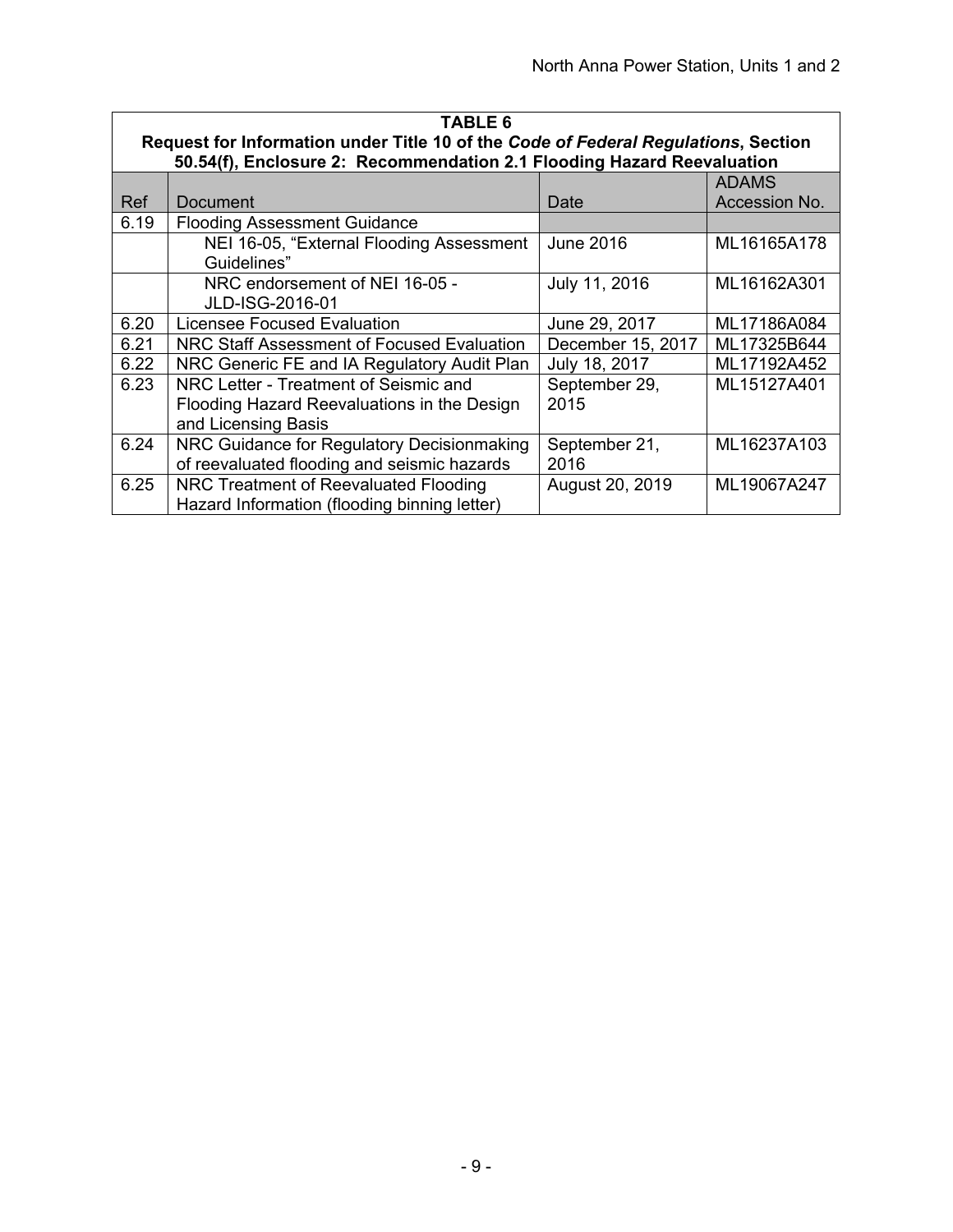| <b>TABLE 7</b> |                                                |                   |                        |  |
|----------------|------------------------------------------------|-------------------|------------------------|--|
|                | <b>Mitigating Strategies Assessments (MSA)</b> |                   |                        |  |
|                |                                                |                   | <b>ADAMS</b>           |  |
| Ref            | Document                                       | Date              | Accession No.          |  |
| 7.1            | NRC COMSECY-14-0037, Integration of            | November 21, 2014 | ML14309A256            |  |
|                | Mitigating Strategies with Hazard              |                   |                        |  |
|                | Reevaluations                                  |                   |                        |  |
| 7.2            | NRC SRM-COMSECY-14-0037                        | March 30, 2015    | ML15089A236            |  |
| 7.3            | NRC COMSECY-15-0019, Closure Plan for          | June 30, 2015     | ML15153A104            |  |
|                | <b>Flooding Hazard Reevaluations</b>           |                   |                        |  |
| 7.4            | NRC SRM-COMSECY-15-0019                        | July 28, 2015     | ML15209A682            |  |
| 7.5            | Process for Mitigating Strategies Assessments  |                   |                        |  |
|                | (MSA)                                          |                   |                        |  |
|                | Industry Guidance for performing MSAs -        | December 2015     | ML16005A625            |  |
|                | NEI 12-06, Revision 2, including               |                   |                        |  |
|                | Appendices E, G, & H                           |                   |                        |  |
|                | NRC endorsement of NEI 12-06, Revision         | January 22, 2016  | ML15357A163            |  |
|                | 2 - JLD-ISG-2012-01, Revision 1                |                   |                        |  |
|                | Industry Guidance for performing MSAs -        | December 12, 2016 | ML16354B416            |  |
|                | NEI 12-06, Revision 4                          |                   |                        |  |
|                | NRC endorsement of NEI 12-06, Revision         | February 8, 2017  | ML17005A182            |  |
|                | 4 - JLD-ISG-2012-01, Revision 2                |                   |                        |  |
| 7.6            | Licensee's MSA submittal - Flooding            | December 16, 2016 | ML16357A405            |  |
| 7.7            | NRC Staff Assessment of MSA - Flooding         | June 29, 2017     | ML17156A311            |  |
| 7.8            | Licensee's MSA submittal - Seismic             | March 28, 2018    | ML18094A124            |  |
| 7.9            | NRC Staff Assessment of MSA - Seismic          | Suspended         | Suspended <sup>2</sup> |  |
| 7.10           | <b>NRC MSA Audit Plan</b>                      | December 5, 2016  | ML16259A189            |  |

 $\overline{a}$ 

 $^2$  As noted in the seismic binning letter (Reference 5.22), the staff's review of the seismic MSA for North Anna was suspended. The MSA was considered in the staff's assessment of the SPRA report.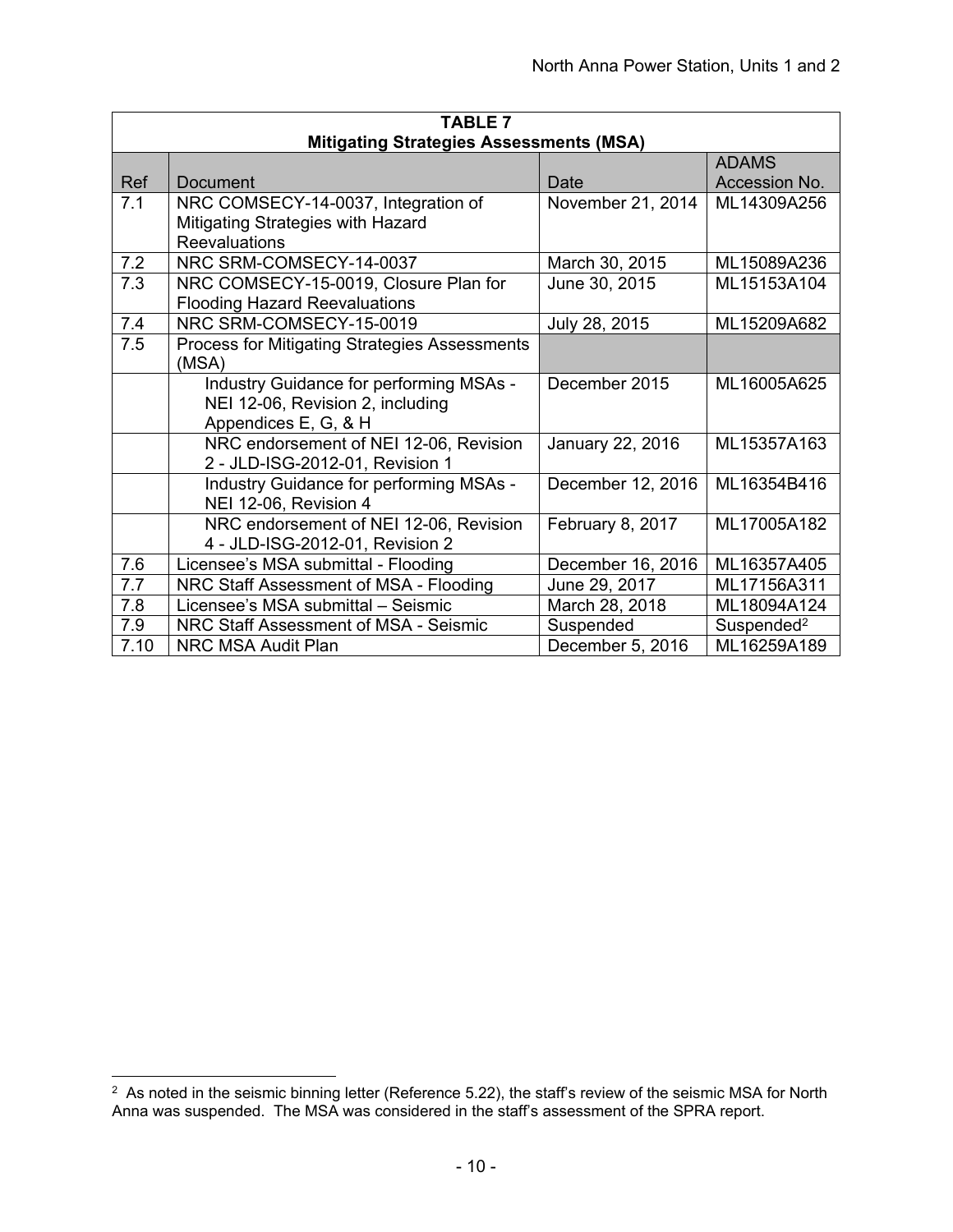|     | <b>TABLE 8</b>                                                                     |                   |               |  |
|-----|------------------------------------------------------------------------------------|-------------------|---------------|--|
|     | Request for Information under Title 10 of the Code of Federal Regulations, Section |                   |               |  |
|     | 50.54(f), Enclosure 3: Recommendation 2.3 Seismic Walkdown                         |                   |               |  |
|     |                                                                                    |                   | <b>ADAMS</b>  |  |
| Ref | Document                                                                           | Date              | Accession No. |  |
| 8.1 | <b>Industry Seismic Walkdown Guidance with</b>                                     | May 31, 2012      | ML12188A031   |  |
|     | NRC endorsement letter - EPRI 1025286                                              |                   |               |  |
| 8.2 | NRC letter endorsing EPRI 1025286                                                  | May 31, 2012      | ML12145A529   |  |
| 8.3 | Licensee Seismic Hazard Walkdown Report                                            |                   |               |  |
|     | Licensee Seismic Hazard Walkdown                                                   | November 27, 2012 | ML12355A060   |  |
|     | Report Package                                                                     |                   |               |  |
|     | Licensee response to RAI                                                           | November 27, 2013 | ML13338A167   |  |
| 8.4 | NRC Inspection of Seismic Walkdowns                                                |                   |               |  |
|     | NRC TI 2515/188                                                                    | July 6, 2012      | ML12156A052   |  |
|     | NRC Integrated Inspection Report 2012-                                             | November 5, 2012  | ML12310A309   |  |
|     | 004 (TI 2515/188 inspection discussed)                                             |                   |               |  |
|     | NRC Integrated Inspection Report 2012-                                             | January 30, 2013  | ML13031A312   |  |
|     | 005 (TI 2515/188 inspection closed)                                                |                   |               |  |
| 8.5 | Licensee subsequent seismic walkdown report                                        | January 30, 2014  | ML14036A315   |  |
|     | (inaccessible items)                                                               |                   |               |  |
| 8.6 | NRC Staff Assessment of Seismic Walkdown                                           | March 27, 2014    | ML14084A212   |  |
|     | Report (includes subsequent walkdown items)                                        |                   |               |  |

|     | <b>TABLE 9</b>                                                                     |                   |               |  |
|-----|------------------------------------------------------------------------------------|-------------------|---------------|--|
|     | Request for Information under Title 10 of the Code of Federal Regulations, Section |                   |               |  |
|     | 50.54(f), Enclosure 4: Recommendation 2.3 Flooding Walkdown                        |                   |               |  |
|     |                                                                                    |                   | <b>ADAMS</b>  |  |
| Ref | Document                                                                           | Date              | Accession No. |  |
| 9.1 | Industry Flooding Walkdown Guidance - NEI                                          | May 31, 2012      | ML12173A215   |  |
|     | 12-07                                                                              |                   |               |  |
| 9.2 | NRC letter endorsing NEI 12-07                                                     | May 31, 2012      | ML12144A142   |  |
| 9.3 | Licensee Flooding Hazard Walkdown Report                                           |                   |               |  |
|     | Flooding Hazard Walkdown Report                                                    | November 27, 2012 | ML12334A448   |  |
|     | package                                                                            |                   |               |  |
|     | Update to Flooding Hazard Walkdown                                                 | January 30, 2014  | ML14035A230   |  |
|     | Report - APM Assessment                                                            |                   |               |  |
| 9.4 | NRC Inspection of Flooding Walkdowns                                               |                   |               |  |
|     | NRC TI 2515/187                                                                    | June 27, 2012     | ML12129A108   |  |
|     | NRC Integrated Inspection Report 2012-                                             | November 5, 2012  | ML12310A309   |  |
|     | 004 (TI 2515/187 inspection results)                                               |                   |               |  |
|     | NRC Integrated Inspection Report 2012-                                             | January 30, 2013  | ML13031A312   |  |
|     | 005 (TI 2515/187 inspection discussed)                                             |                   |               |  |
|     | NRC Integrated Inspection Report 2013-                                             | May 7, 2013       | ML13127A186   |  |
|     | 002 (TI 2515/187 inspection closed)                                                |                   |               |  |
| 9.5 | NRC Staff Assessment of Flooding Walkdown                                          | June 19, 2014     | ML14167A382   |  |
|     | Report                                                                             |                   |               |  |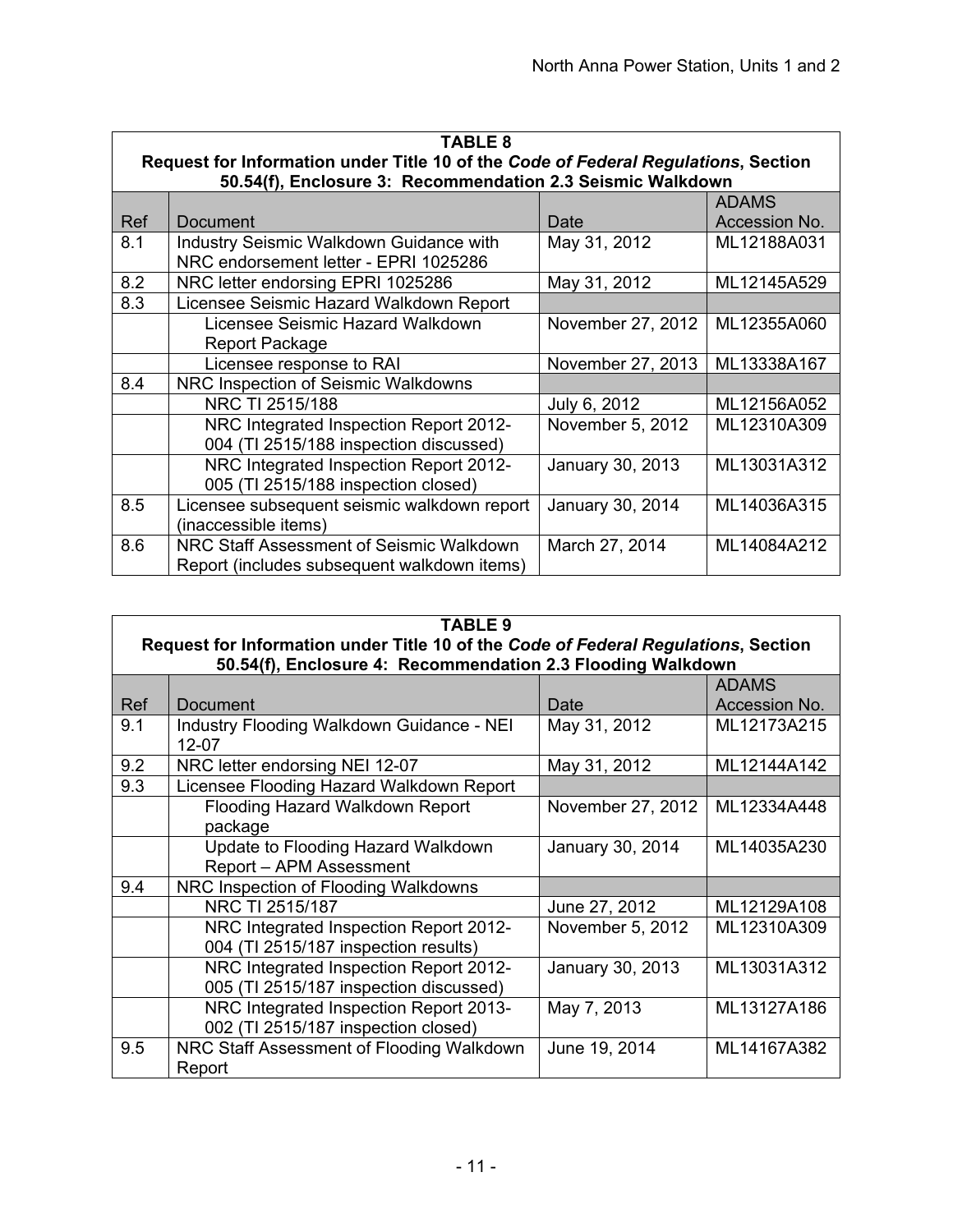|                                                                                                        | <b>TABLE 10</b>                                                                    |                   |               |  |  |  |
|--------------------------------------------------------------------------------------------------------|------------------------------------------------------------------------------------|-------------------|---------------|--|--|--|
|                                                                                                        | Request for Information under Title 10 of the Code of Federal Regulations, Section |                   |               |  |  |  |
| 50.54(f), Enclosure 5: Recommendation 9.3 Emergency Preparedness<br><b>Communications and Staffing</b> |                                                                                    |                   |               |  |  |  |
|                                                                                                        |                                                                                    |                   | <b>ADAMS</b>  |  |  |  |
| Ref                                                                                                    | Document                                                                           | Date              | Accession No. |  |  |  |
| 10.1                                                                                                   | <b>Guidance Documents</b>                                                          |                   |               |  |  |  |
|                                                                                                        | <b>Industry Guidance for Emergency</b>                                             | May 2012          | ML12125A412   |  |  |  |
|                                                                                                        | Preparedness staffing and                                                          |                   |               |  |  |  |
|                                                                                                        | communications - NEI 12-01                                                         |                   |               |  |  |  |
|                                                                                                        | NRC letter endorsing NEI 12-01                                                     | May 15, 2012      | ML12131A043   |  |  |  |
| 10.2                                                                                                   | North Anna 60 day response and proposed                                            | May 9, 2012       | ML12132A380   |  |  |  |
|                                                                                                        | alternative course of action                                                       |                   |               |  |  |  |
| 10.3                                                                                                   | North Anna 90 day response to                                                      | June 11, 2012     | ML12171A018   |  |  |  |
|                                                                                                        | communications and staffing information<br>requests                                |                   |               |  |  |  |
| 10.4                                                                                                   | NRC letter - status of 90-day response                                             | July 26, 2012     | ML12200A106   |  |  |  |
| 10.5                                                                                                   | Licensee communications assessment                                                 |                   |               |  |  |  |
|                                                                                                        | Licensee communications assessment                                                 | October 29, 2012  | ML12307A028   |  |  |  |
|                                                                                                        | (non-public)                                                                       |                   |               |  |  |  |
|                                                                                                        | NRC letter on generic technical issues                                             | January 23, 2013  | ML13010A162   |  |  |  |
|                                                                                                        | Licensee communications assessment                                                 | February 22, 2013 | ML13058A040   |  |  |  |
|                                                                                                        | supplement (non-public)                                                            |                   |               |  |  |  |
| 10.6                                                                                                   | NRC staff assessment of licensee's                                                 | July 16, 2013     | ML13189A155   |  |  |  |
|                                                                                                        | communications assessment (non-public)                                             |                   |               |  |  |  |
| 10.7                                                                                                   | Licensee Phase 1 staffing assessment                                               | April 29, 2013    | ML13123A014   |  |  |  |
| 10.8                                                                                                   | NRC response to licensee's Phase 1 staffing                                        | October 23, 2013  | ML13233A183   |  |  |  |
|                                                                                                        | assessment                                                                         |                   |               |  |  |  |
| 10.9                                                                                                   | Licensee Phase 2 staffing assessment                                               |                   |               |  |  |  |
|                                                                                                        | response<br>Licensee Phase 2 staffing assessment for                               | May 7, 2014       | ML14133A011   |  |  |  |
|                                                                                                        | functions related to mitigation strategies                                         |                   |               |  |  |  |
|                                                                                                        | Licensee response to RAI                                                           | September 22,     | ML14268A247   |  |  |  |
|                                                                                                        |                                                                                    | 2014              |               |  |  |  |
| 10.10                                                                                                  | NRC Phase 2 staff assessment response                                              | December 15, 2014 | ML14303A099   |  |  |  |
| 10.11                                                                                                  | NRC Inspection of Licensee Responses to                                            |                   |               |  |  |  |
|                                                                                                        | EA-12-049, EA-12-051, and Emergency                                                |                   |               |  |  |  |
|                                                                                                        | Preparedness Information                                                           |                   |               |  |  |  |
|                                                                                                        | NRC TI 2515/191                                                                    | December 23, 2015 | ML15257A188   |  |  |  |
|                                                                                                        | NRC TI 2515/191 Inspection Report 2016-                                            | March 30, 2016    | ML16091A340   |  |  |  |
|                                                                                                        | 008                                                                                |                   |               |  |  |  |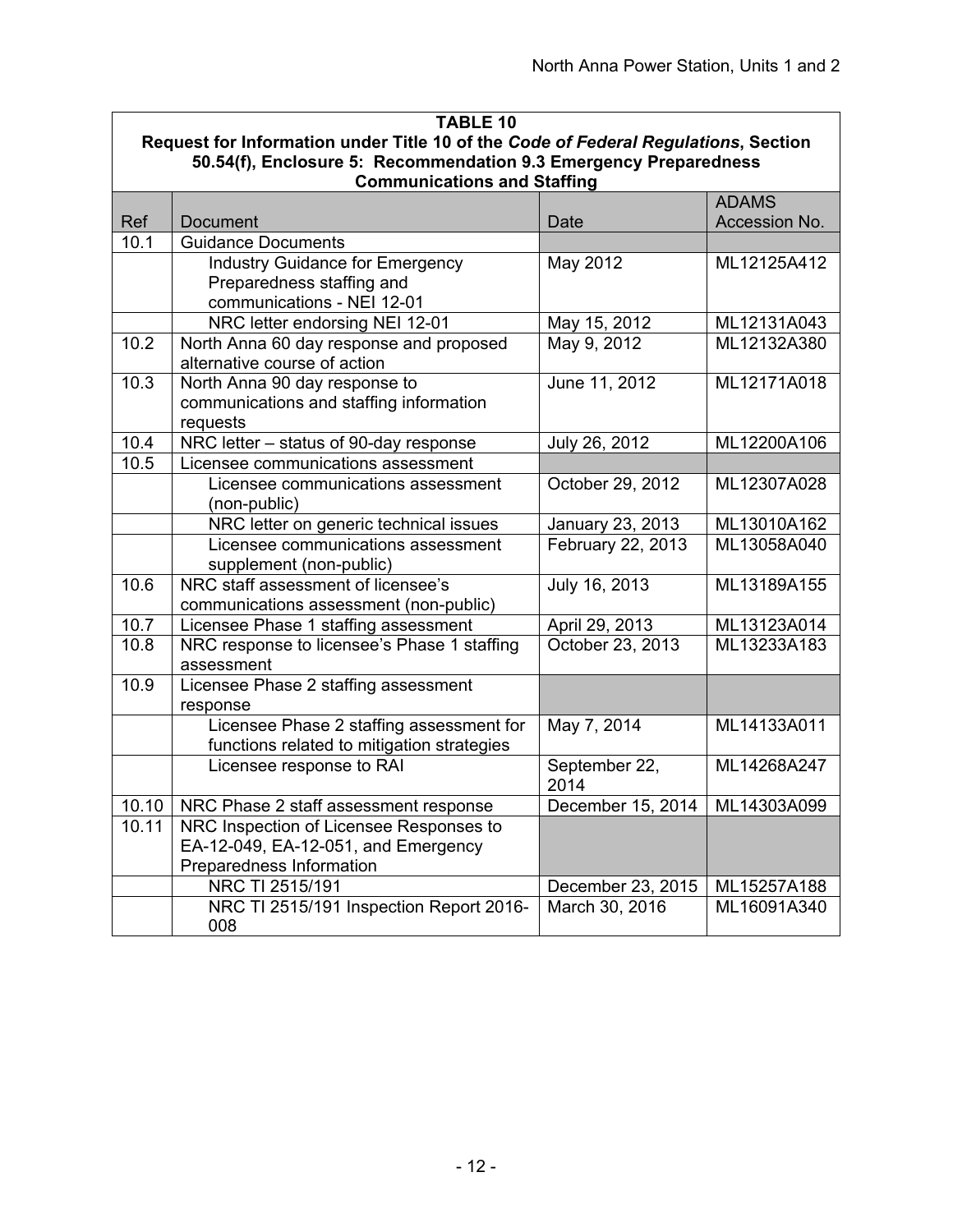| <b>TABLE 11</b><br>Additional Licensee Commitments - SAMGs and Multisource Dose Assessments |                                                                              |                   |                               |  |
|---------------------------------------------------------------------------------------------|------------------------------------------------------------------------------|-------------------|-------------------------------|--|
|                                                                                             |                                                                              |                   |                               |  |
| Ref                                                                                         | Document                                                                     | Date              | <b>ADAMS</b><br>Accession No. |  |
|                                                                                             | <b>Update and Maintain SAMGs</b>                                             |                   |                               |  |
| 11.1                                                                                        | SECY-15-0065: Proposed Rulemaking:                                           | April 30, 2015    | ML15049A201                   |  |
|                                                                                             | Mitigation of Beyond-Design-Basis Events                                     |                   |                               |  |
|                                                                                             | (RIN 3150-AJ49)                                                              |                   |                               |  |
| 11.2                                                                                        | <b>SRM-SECY-15-0065</b>                                                      | August 27, 2015   | ML15239A767                   |  |
| 11.3                                                                                        | NEI Letter describing industry initiative to                                 | October 26, 2015  | ML15335A442                   |  |
|                                                                                             | update and maintain SAMGs                                                    |                   |                               |  |
| 11.4                                                                                        | <b>Site Commitment to Maintain SAMGs</b>                                     | December 29, 2015 | ML16005A143                   |  |
| 11.5                                                                                        | NRC letter to NEI describing approach to                                     | February 23, 2016 | ML16032A029                   |  |
|                                                                                             | <b>SAMG</b> oversight                                                        |                   |                               |  |
| 11.6                                                                                        | NRC Inspection Procedure 71111.18, "Plant                                    |                   |                               |  |
|                                                                                             | Modifications"                                                               |                   |                               |  |
|                                                                                             | Revision effective January 1, 2017                                           | November 17, 2016 | ML16306A185                   |  |
|                                                                                             | Revision effective January 1, 2019                                           | November 19, 2018 | ML18176A157                   |  |
| 11.7                                                                                        | NEI 14-01, "Emergency Response                                               | February 2016     | ML16224A619                   |  |
|                                                                                             | Procedures and Guidelines for Extreme                                        |                   |                               |  |
|                                                                                             | Events and Severe Accidents, Rev. 1                                          |                   |                               |  |
|                                                                                             | <b>Multisource Dose Assessments</b>                                          |                   |                               |  |
| 11.8                                                                                        | NEI Letter: Industry survey and plan for                                     | January 28, 2013  | ML13028A200                   |  |
|                                                                                             | multiunit dose assessments                                                   |                   |                               |  |
| 11.9                                                                                        | NRC Letter to request additional information                                 | February 27, 2013 | ML13029A632                   |  |
|                                                                                             | from NEI on multiunit dose assessment                                        |                   |                               |  |
|                                                                                             | capability                                                                   |                   |                               |  |
| 11.10                                                                                       | NEI Letter: Implementation of Multiunit Dose<br><b>Assessment Capability</b> | March 14, 2013    | ML13073A522                   |  |
| 11.11                                                                                       | Licensee Response Regarding the                                              | June 26, 2013     | ML13183A061                   |  |
|                                                                                             | Capability to Perform Multisource Offsite                                    |                   |                               |  |
|                                                                                             | Dose Assessment                                                              |                   |                               |  |
| 11.12                                                                                       | NRC Acknowledgement of Licensee Dose                                         | January 29, 2014  | ML13233A205                   |  |
|                                                                                             | <b>Assessment Submittals</b>                                                 |                   |                               |  |
| 11.13                                                                                       | COMSECY-13-0010                                                              | March 27, 2013    | ML12339A262                   |  |
| 11.14                                                                                       | SRM-COMSECY-13-0010                                                          | April 30, 2013    | ML13120A339                   |  |
| 11.15                                                                                       | NRC Inspection of Licensee Responses to                                      |                   |                               |  |
|                                                                                             | EA-12-049, EA-12-051, and Emergency                                          |                   |                               |  |
|                                                                                             | Preparedness Information                                                     |                   |                               |  |
|                                                                                             | NRC TI 2515/191                                                              | December 23, 2015 | ML15257A188                   |  |
|                                                                                             | NRC TI 2515/191 Inspection Report                                            | March 30, 2016    | ML16091A340                   |  |
|                                                                                             | 2016-008                                                                     |                   |                               |  |
| 11.16                                                                                       | NEI 13-06, "Enhancements to Emergency                                        | February 2016     | ML16224A618                   |  |
|                                                                                             | Reponses Capabilities for Beyond Design                                      |                   |                               |  |
|                                                                                             | Basis Accidents and Events, Rev. 1                                           |                   |                               |  |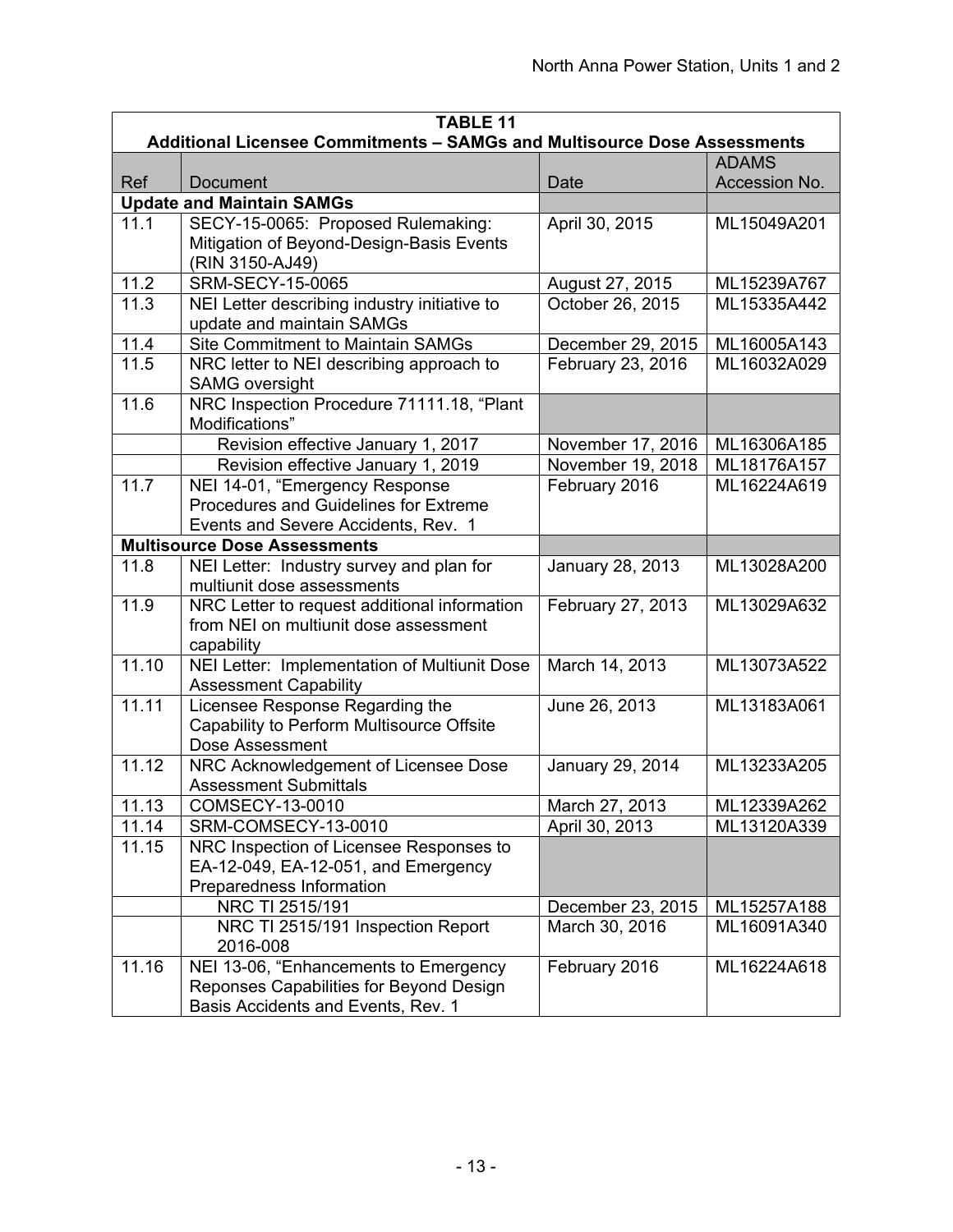| <b>TABLE 12</b>                                                  |                                                                                                                                                                                       |                   |               |  |  |
|------------------------------------------------------------------|---------------------------------------------------------------------------------------------------------------------------------------------------------------------------------------|-------------------|---------------|--|--|
| NRC Semi-Annual Status Reports to the Commission<br><b>ADAMS</b> |                                                                                                                                                                                       |                   |               |  |  |
| Ref                                                              | <b>Document</b>                                                                                                                                                                       | Date              | Accession No. |  |  |
| 12.1                                                             | SECY-12-0025, Enclosure 8, "Proposed<br>Orders and Requests for Information in<br>Response to Lessons Learned from Japan's<br>March 11, 2011, Great Tōhoku Earthquake<br>and Tsunami" | February 17, 2012 | ML12039A103   |  |  |
| 12.2                                                             | SECY-12-0095 - Enclosure 1: Six-Month<br>Status Update on Charter Activities - February<br>2012 - July 2012                                                                           | July 13, 2012     | ML12165A092   |  |  |
| 12.3                                                             | SECY-13-0020 - Third 6-Month Status Update<br>on Response to Lessons Learned from<br>Japan's March 11, 2011, Great Tōhoku<br>Earthquake and Subsequent Tsunami                        | February 14, 2013 | ML13031A512   |  |  |
| 12.4                                                             | SECY-13-0095 - Fourth 6-Month Status<br>Update on Response to Lessons Learned<br>from Japan's March 11, 2011, Great Tōhoku<br>Earthquake and Subsequent Tsunami                       | September 6, 2013 | ML13213A304   |  |  |
| 12.5                                                             | SECY-14-0046 - Fifth 6-Month Status Update<br>on Response to Lessons Learned from<br>Japan's March 11, 2011, Great Tōhoku<br>Earthquake and Subsequent Tsunami                        | April 17, 2014    | ML14064A520   |  |  |
| 12.6                                                             | SECY-14-0114 - Sixth 6-Month Status Update<br>on Response to Lessons Learned from<br>Japan's March 11, 2011, Great Tōhoku<br>Earthquake and Subsequent Tsunami                        | October 21, 2014  | ML14234A498   |  |  |
| 12.7                                                             | SECY-15-0059 - Seventh 6-Month Status<br>Update on Response to Lessons Learned<br>from Japan's March 11, 2011, Great Tōhoku<br>Earthquake and Subsequent Tsunami                      | April 9, 2015     | ML15069A444   |  |  |
| 12.8                                                             | SECY-15-0128: Eighth 6-Month Status<br>Update on Response to Lessons Learned<br>from Japan's March 11, 2011, Great Tōhoku<br>Earthquake and Subsequent Tsunami                        | October 14, 2015  | ML15245A473   |  |  |
| 12.9                                                             | SECY-16-0043: Ninth 6 Month Status Update<br>on Response to Lessons Learned from<br>Japan's March 11, 2011, Great Tōhoku<br>Earthquake and Subsequent Tsunami                         | April 5, 2016     | ML16054A255   |  |  |
| 12.10                                                            | SECY-17-0016: Status of Implementation of<br>Lessons Learned from Japan's March 11,<br>2011, Great Tōhoku Earthquake and<br>Subsequent Tsunami                                        | January 30, 2017  | ML16356A084   |  |  |